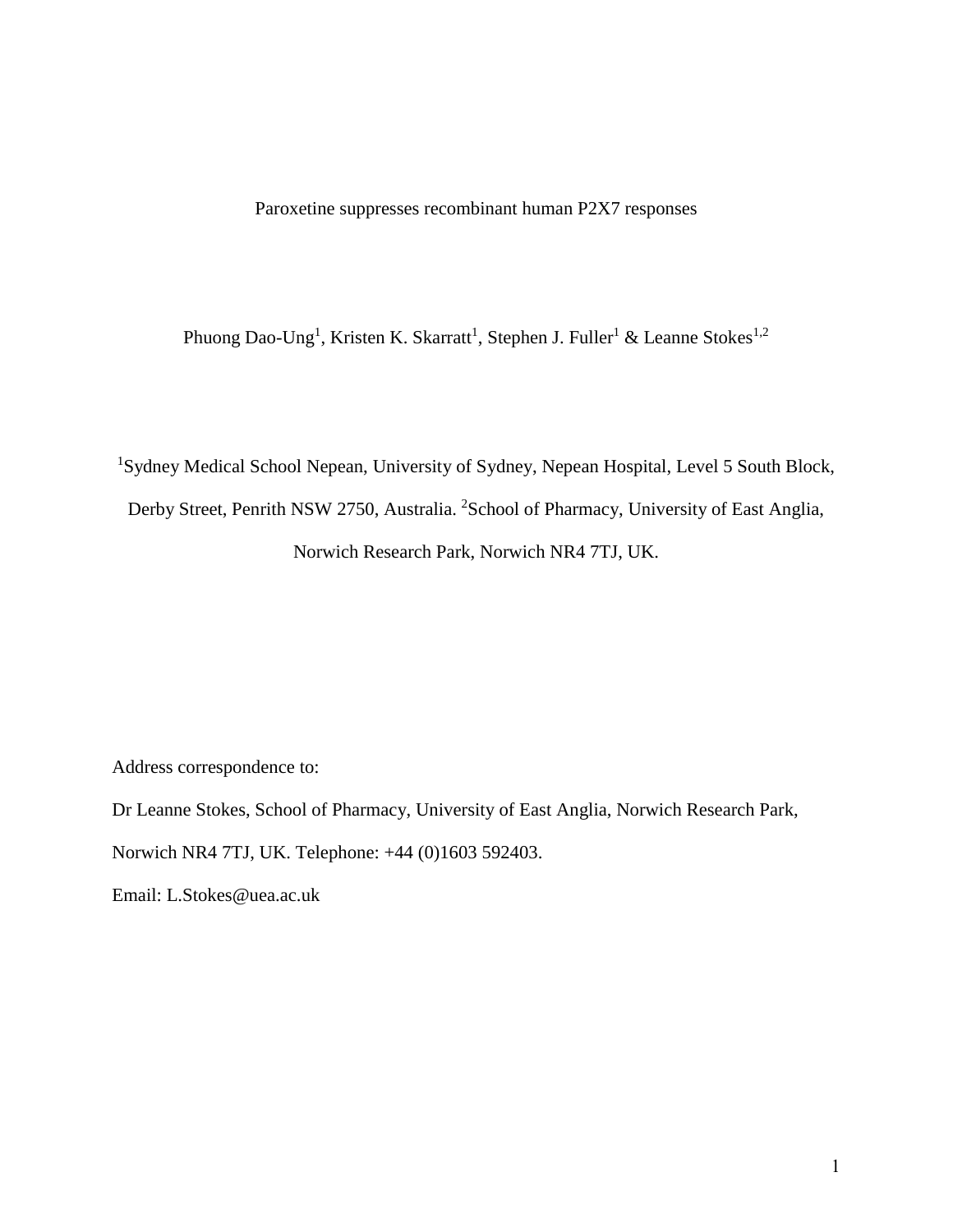#### **Abstract**

P2X7 receptor (P2X7) activity may link inflammation to depressive disorders. Genetic variants of human P2X7 have been linked with major depression and bipolar disorders and the P2X7 knockout mouse has been shown to exhibit anti-depressive like behaviour. P2X7 is an ATPgated ion channel and is a major regulator of the pro-inflammatory cytokine interleukin  $1\beta$  (IL-1β) secretion from monocytes and microglia. We hypothesised that antidepressants may elicit their mood enhancing effects in part, via modulating P2X7 activity and reducing inflammatory responses. In this study we determined whether common psychoactive drugs could affect recombinant and native human P2X7 responses *in vitro*. Common antidepressants demonstrated opposing effects on human P2X7-mediated responses; paroxetine inhibited while fluoxetine and clomipramine mildly potentiated ATP-induced dye uptake in HEK-293 cells stably expressing recombinant human P2X7. Paroxetine inhibited dye uptake mediated by human P2X7 in a concentration-dependent manner with an  $IC_{50}$  of 24  $\mu$ M and significantly reduces ATP-induced inward currents. We confirmed that trifluoperazine hydrochloride suppressed human P2X7 responses (IC<sub>50</sub> of 6.4  $\mu$ M). Both paroxetine and trifluoperazine did not inhibit rodent P2X7 responses and mutation of a known residue (P95L) did not alter the effect of either drug suggesting neither drug binds at this site. Finally, we demonstrate that P2X7-induced IL-1β secretion from LPS-primed human CD14<sup>+</sup> monocytes was suppressed with trifluoperazine and paroxetine.

#### **Keywords**

P2X7, antidepressant, paroxetine, fluoxetine, trifluoperazine, interleukin 1β, ATP.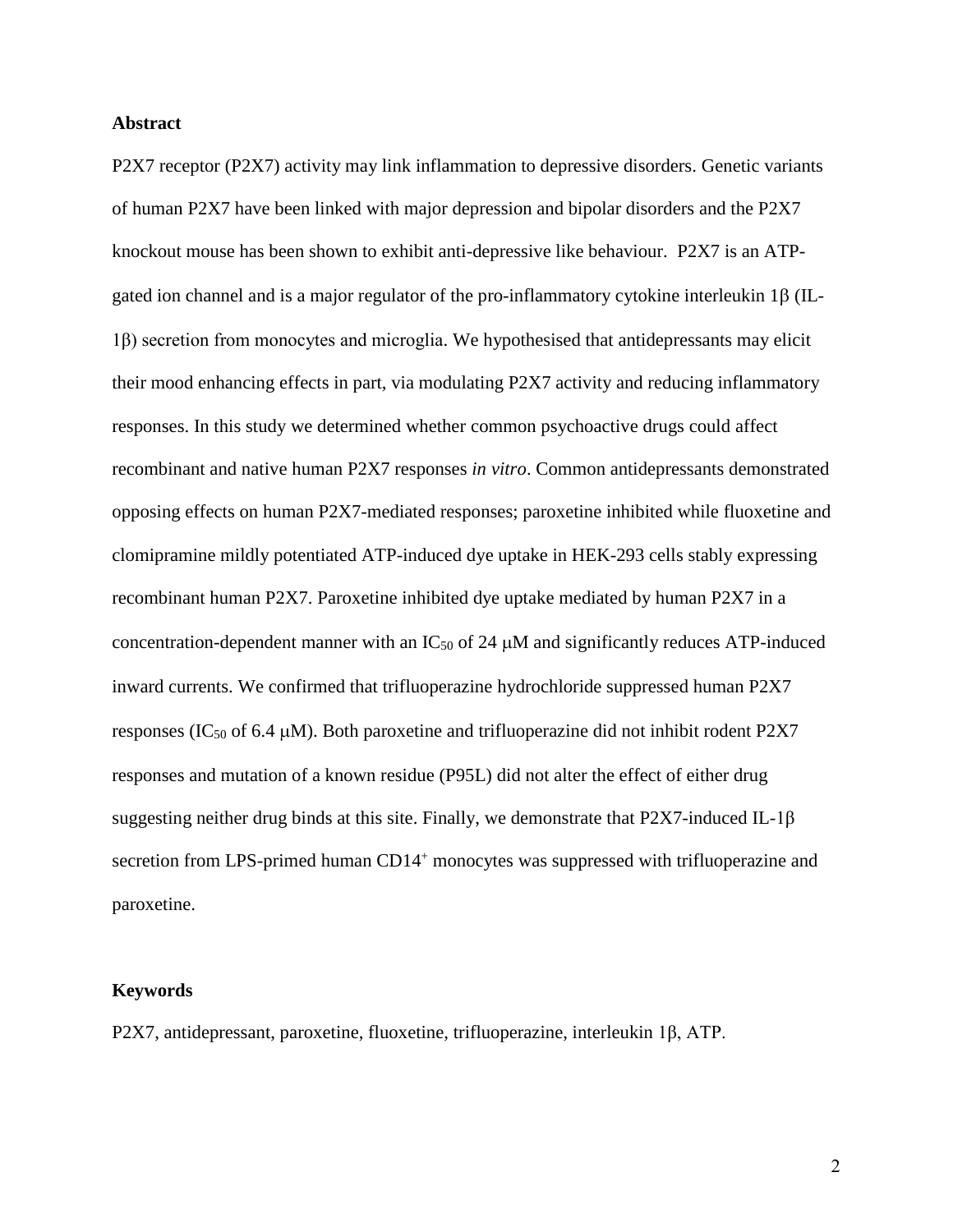**Non-standard abbreviations:** SSRI selective serotonin reuptake inhibitor; IL-1 $\beta$  interleukin 1

beta; LPS lipopolysaccharide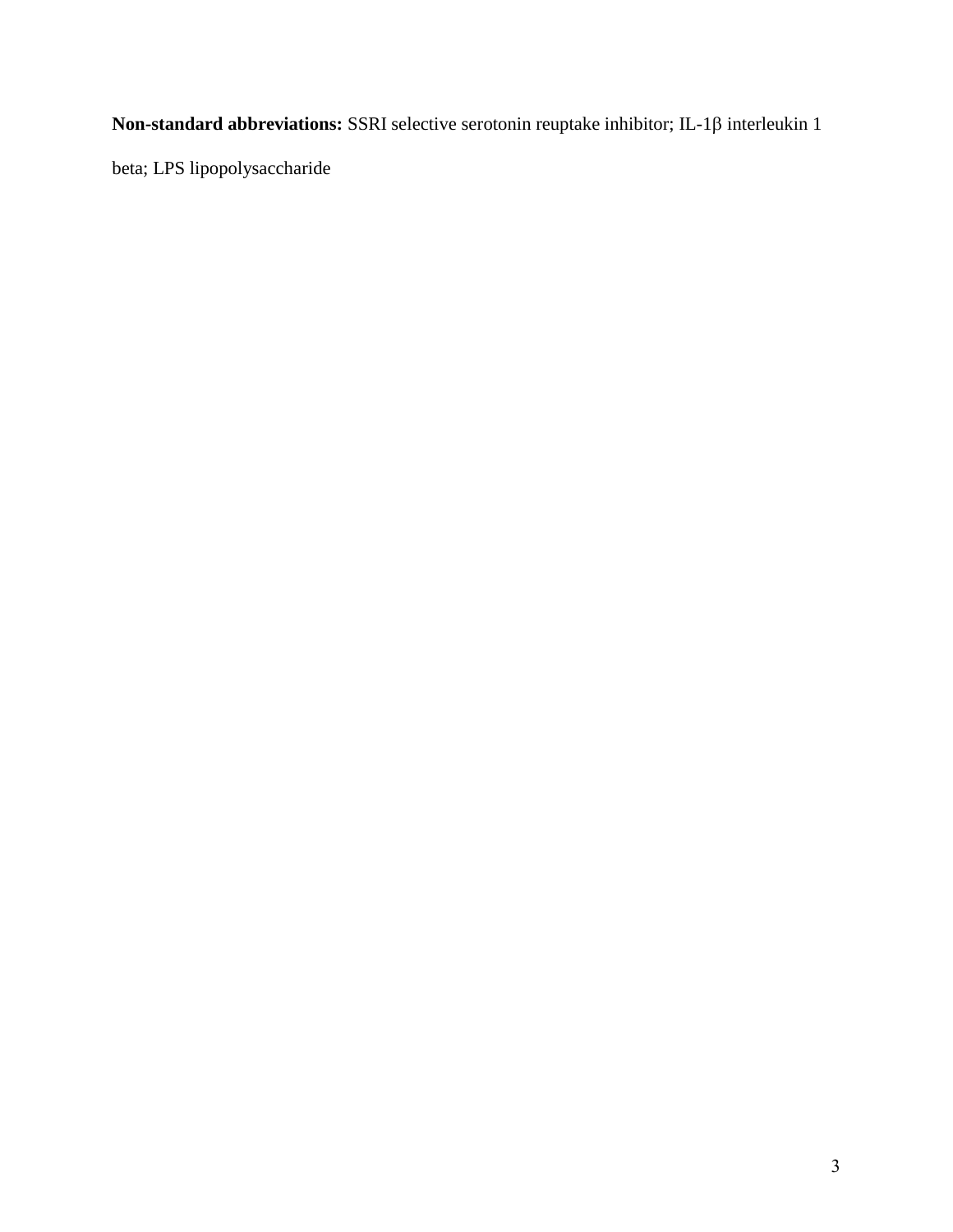#### **Introduction**

The P2X7 receptor (P2X7) is a ligand-gated ion channel activated by extracellular ATP and is highly expressed on myeloid cells, including monocytes, macrophages, dendritic cells, and microglia, amongst other cell types including neurons and astrocytes [\[1\]](#page-17-0). Sustained activation of P2X7 can induce a variety of downstream signalling events and is a major physiological stimulus for the rapid secretion of pro-inflammatory cytokines of the interleukin-1 family including interkleukin-1 $\beta$  (IL-1 $\beta$ ) and interleukin-18 (IL-18) [\[2,](#page-17-1) [3\]](#page-17-2). Pro-inflammatory cytokines, including IL-1β, induce sickness behaviour with depression-like symptoms in animals and an association between inflammation and depression is now well accepted [\[4-6\]](#page-17-3). Consequently, regulation of IL-1β by the P2X7 receptor may be critical in the pathophysiology of depression and this could have important applications for P2X7 as a pharmacological target.

Genetic association studies have found some associations between P2X7 variants and mood disorders. A non-synonymous single nucleotide polymorphism (SNP) in *P2RX7*, rs2230912 encoding the amino acid change Q460>R, has been linked to major depression and bipolar disorder in some, but not all, genetic studies [\[7-13\]](#page-17-4). This SNP is inherited on a gain-offunction *P2RX7* haplotype and monocytes from healthy individuals carrying this gain-offunction haplotype displayed enhanced P2X7-mediated IL-1 $\beta$  secretion [\[14\]](#page-17-5). In addition, it is known that the P2X7 knockout mouse has an anti-depressive phenotype [\[15,](#page-17-6) [16\]](#page-17-7). The expression of P2X7 in neurons is still debatable and therefore whether this is due to a reduced inflammatory capacity in central glial cells is currently unclear [17].

The aim of the present study was to investigate the effect of commonly prescribed psychoactive drugs on P2X7 responses *in vitro*. P2X7 receptors are known to bind a wide range of drug molecules displaying antagonism or potentiation of receptor responses (reviewed in [\[17,](#page-17-8)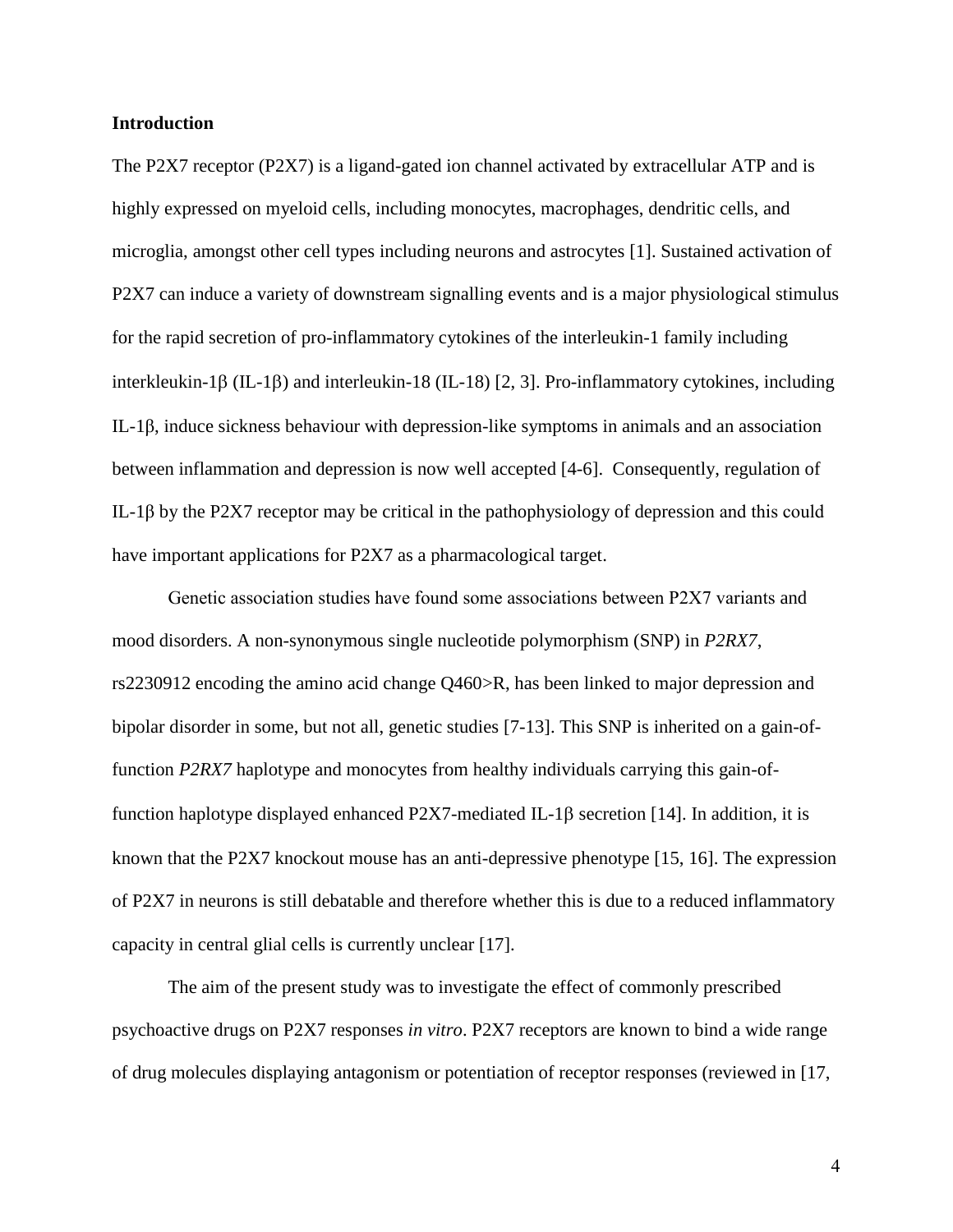[18\]](#page-18-0)). In addition to recently developed selective P2X7 antagonists, unrelated compounds such as KN-62 [\[19\]](#page-18-1), calmidazolium [\[20\]](#page-18-2), chelerythrine [\[21\]](#page-18-3), a tyrosine kinase inhibitor [\[22\]](#page-18-4), SB203580 [\[23\]](#page-18-5), DIDS [\[24\]](#page-18-6), clemastine [\[25\]](#page-18-7), and probenecid [\[26\]](#page-18-8) can also inhibit or potentiate P2X7 receptor responses. The related purinergic ion channel P2X4 is known to be blocked by several antidepressants with paroxetine, a selective serotonin reuptake inhibitor (SSRI), demonstrating the strongest inhibition [\[27\]](#page-18-9). The phenothiazine group of anti-psychotic agents including trifluoperazine have also recently been demonstrated to effectively block human P2X7 responses [\[28\]](#page-18-10) however, it is not known if P2X7 responses are inhibited by other antidepressant and mood stabilising compounds. Some antidepressants have been demonstrated to have anti-inflammatory effects *in vitro* although their mechanism of action is unknown [\[4,](#page-17-3) [29\]](#page-18-11). Here we demonstrate that paroxetine is the only antidepressant to suppress recombinant human P2X7 responses and we investigated the anti-inflammatory efficacy of paroxetine and trifluoperazine in blocking IL-1 $\beta$ secretion from human primary monocytes.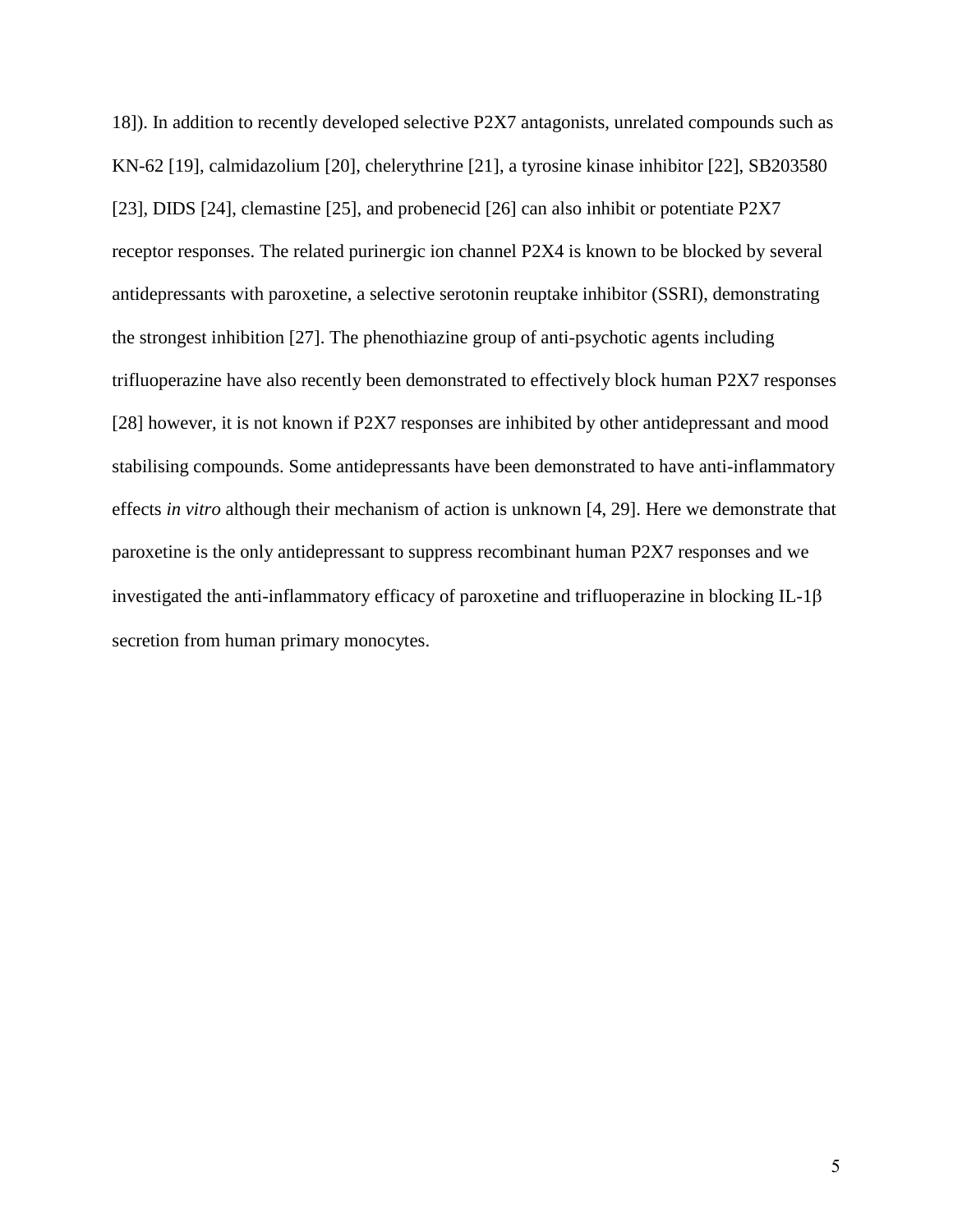#### **Methods**

#### *Materials*

ATP, ethidium bromide, paroxetine maleate, paroxetine hydrochloride, fluoxetine hydrochloride, clomipramine hydrochloride, carbamazepine, lithium chloride, sodium valproate, and trifluoperazine hydrochloride were all from Sigma Aldrich (St. Louis, MO, USA). A-438079 hydrochloride and AZ11645373 were from Tocris Biosciences (Bristol, UK). Poly-D-lysine was from Merck Millipore (Billerica, MA, USA). Geneticin (G418) was from Life Technologies Australia.

## *Cell culture and transfection*

HEK-293 cells were maintained in DMEM: F12 media (Life Technologies Australia) supplemented with 10% foetal bovine serum (Lonza Australia Pty Ltd, VIC, Australia), 100 U/ml penicillin, 100  $\mu$ g/ml streptomycin and 5 mM L-glutamine (Life Technologies Australia). Stable cell lines expressing the human P2X7 receptor, rat P2X7 receptor and mouse P2X7 receptor were established by clonal dilution and kept under G418 selection media (Life Technologies Australia). Transient transfections were performed in 35 mm Petri dishes using 1 µg plasmid DNA and Lipofectamine 2000 (Life Technologies Australia) as per manufacturer's instructions.

### *Molecular biology*

The wild-type human P2X7, rat P2X7 and mouse P2X7 constructs were obtained from Professors Annmarie Surprenant and Alan North, University of Manchester, UK. The human P2X7 gain-offunction variant termed P2X7-4 was used previously [\[14\]](#page-17-5) and contains a combination of H155Y,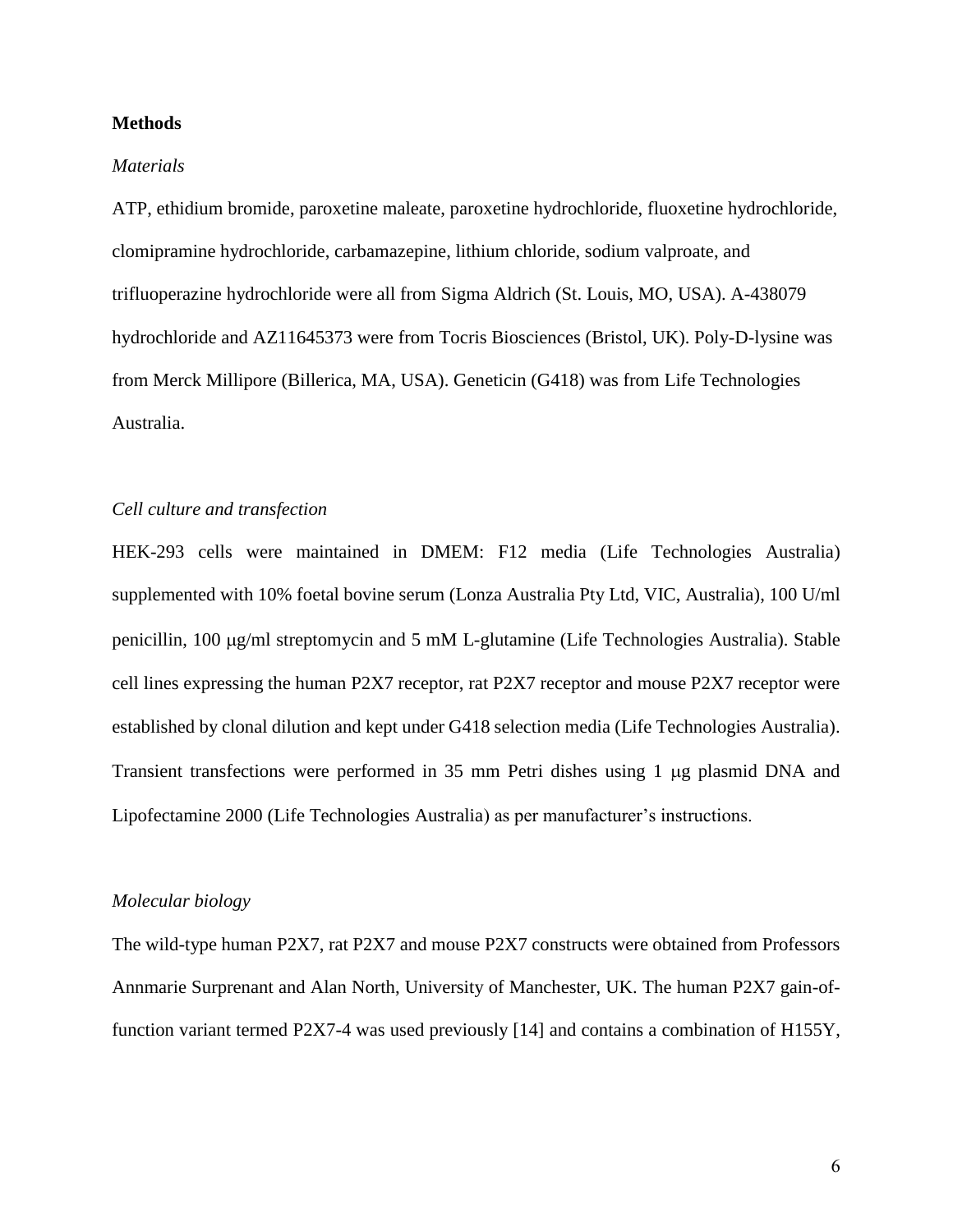H270R, A348T and Q460R mutations. All constructs were verified by sequencing (SUPAMAC, University of Sydney, NSW, Australia).

#### *Isolation of human monocytes*

Peripheral venous blood was collected from genotyped healthy volunteers (both male and females) into heparin vacutainers (Becton Dickinson, NJ, USA). Written consent was obtained from each participant and the study was approved by the Nepean and Blue Mountains Local Health Network Human Ethics Committee Protocol No. 10/40-AU RED HREC/010/ NEPEAN/89. All donors carried the gain-of-function SNP rs1718119 encoding the A348T mutation [\[14\]](#page-17-5). Mononuclear cells were isolated using Ficoll-Paque density centrifugation. CD14 positive monocytes were isolated by positive selection microbeads and MS columns (Miltenyi Biotech, Bergisch Gladbach, Germany).

#### *Dye uptake experiments*

Stably transfected HEK-293 cells were plated into alternate wells of poly-D-lysine coated 96 well plates (BD Falcon) at a density of  $5 \times 10^4$  cells/well. The following day media was replaced with low divalent buffer (145 mM NaCl, 5 mM KCl, 13 mM D-glucose, 10 mM HEPES and 0.1 mM CaCl<sub>2</sub>, pH 7.3) containing 25  $\mu$ M ethidium bromide. Cells were pre-incubated with drugs for 10 minutes at 37°C before the dye uptake assay was performed using a Fluostar Optima fluorescent plate reader (BMG Labtech Gmbh, Ortenberg Germany) with excitation/emission filters 485nm and 510nm respectively. Gain settings were constant throughout each experiment. Basal fluorescence measurements were acquired for 40s followed by automatic injection of ATP (1 mM) and the kinetic measurement of fluorescence was performed for 4-10 minutes.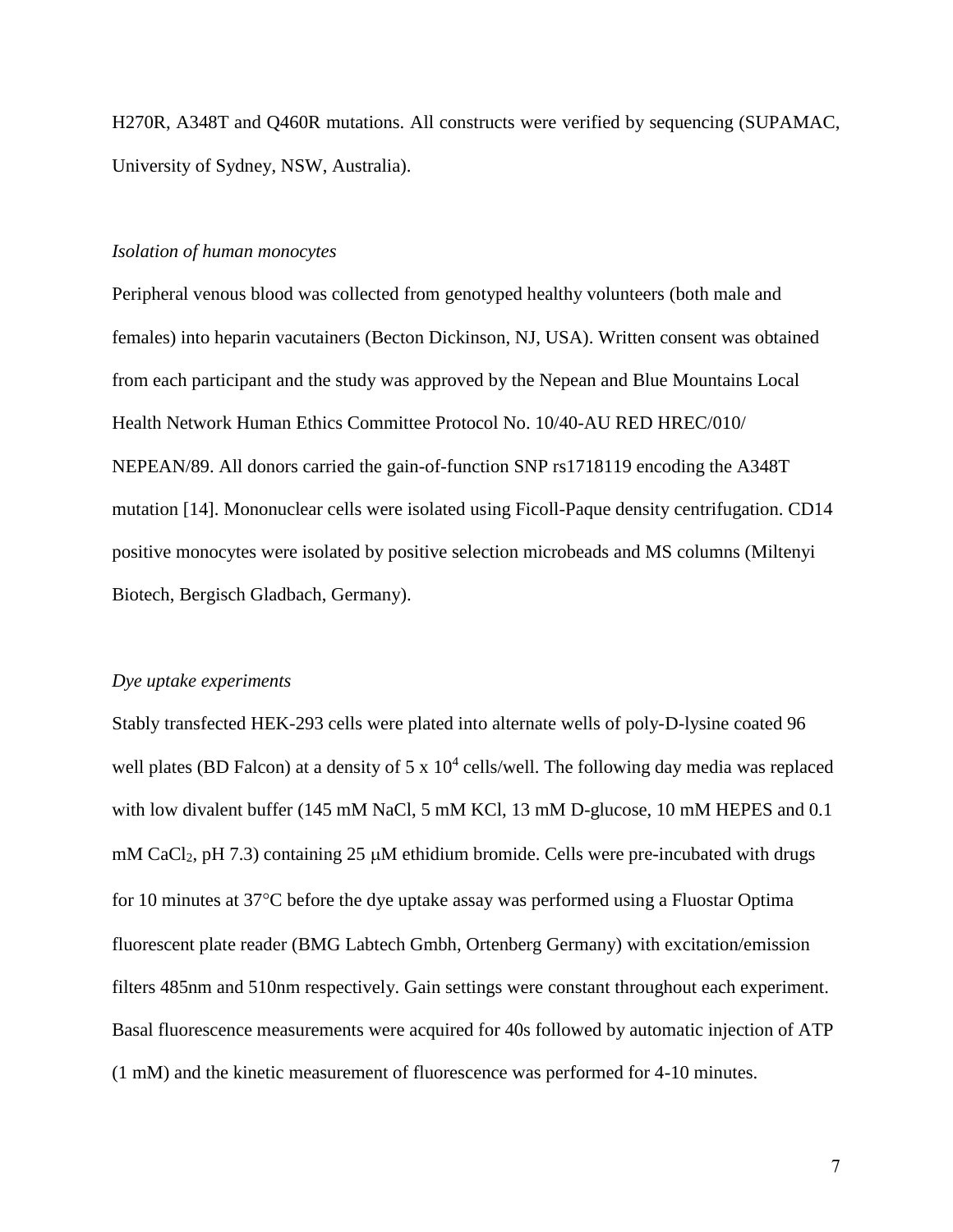### *Electrophysiology*

Whole-cell patch-clamp recordings were performed at room temperature using an EPC10 amplifier and Patchmaster acquisition software (HEKA, Lambrecht, Germany). Agonists and drugs were delivered using the RSC-160 fast-flow system (Bio-Logic Science Instruments, France). Membrane potential was clamped at –60 mV in all experiments. External solution was 145 mM NaCl, 5 mM KCl, 2 mM CaCl<sub>2</sub>, 1 mM MgCl<sub>2</sub>, 13 mM D-glucose, 10 mM HEPES, and internal solution was 145 mM NaCl, 10 mM HEPES, 10 mM EGTA. Agonist was applied in a low divalent buffer as described for dye uptake experiments. All solutions were adjusted to pH 7.3 with 5M NaOH and were 295 - 310 mosm/L.

## *IL-1* $\beta$  *secretion assays*

Purified CD14 positive human monocytes were plated at a cell density of  $2 \times 10^5$  cells/well in a total volume of 250 µl RPMI 1640 medium containing 1% FCS. Cells were primed with 100 ng/ml lipopolysaccharide (LPS) for 4 hours or medium alone (control) and were stimulated in duplicate. Drugs were added at the same time as LPS. ATP (3 mM) was added for 15 minutes and, following ATP stimulation, medium was removed from wells into clean eppendorf tubes. Supernatants were centrifuged briefly at 10,000 x *g* to remove any non-adherent cells, and the resultant cell-free supernatants were stored at -80°C. A paired ELISA antibody set (BD Biosciences, San Jose, CA, USA) for human IL-1 $\beta$  was used to detect IL-1 $\beta$  in cell supernatants. Ninety-six-well plates were coated overnight with a capture anti-IL-1 $\beta$  antibody, and a biotinylated anti-IL-1 $\beta$  antibody was used for detection at the concentrations recommended by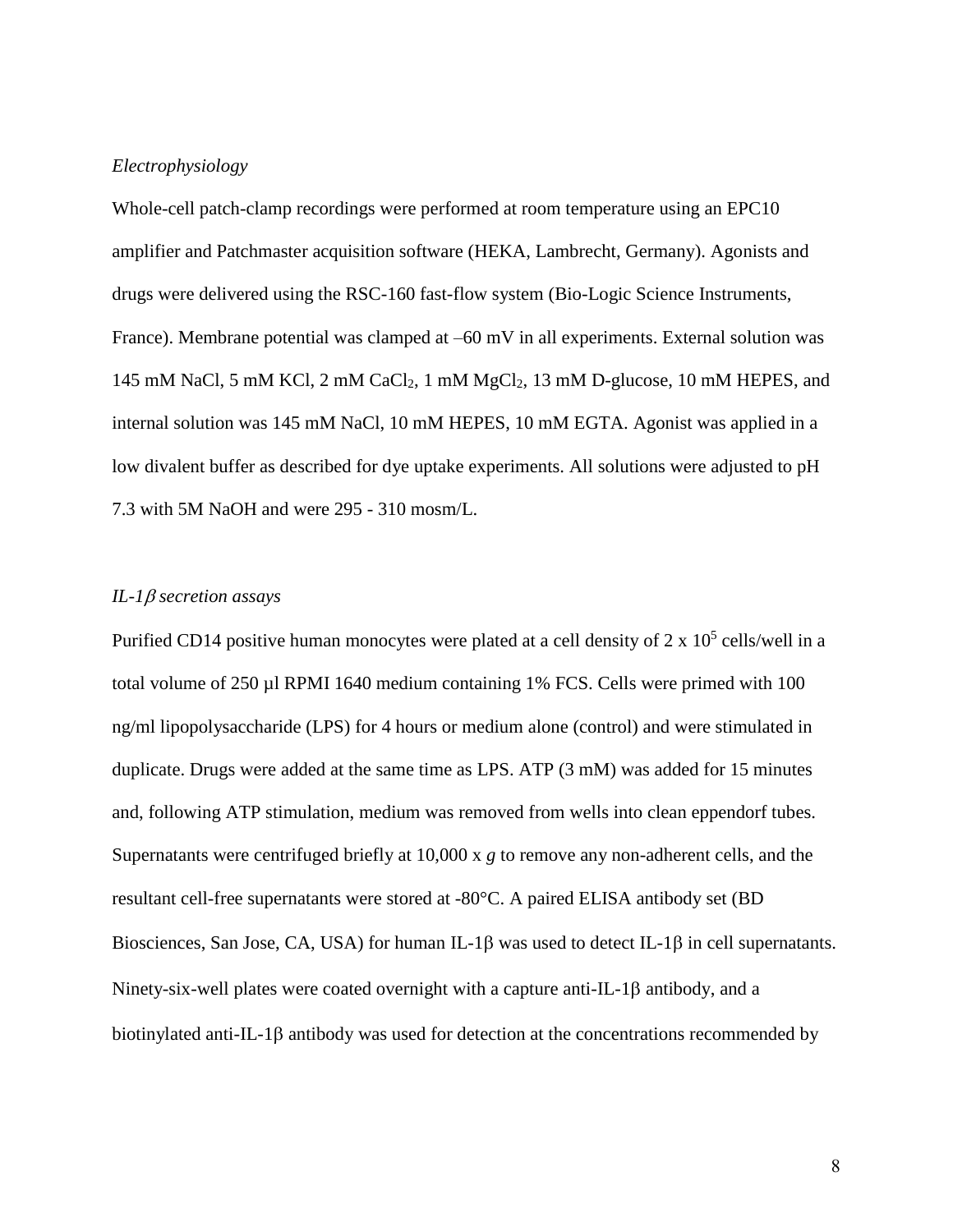the manufacturer. Recombinant human IL-1 $\beta$  was used as standard over the concentration range 4 –250 pg/ml. Supernatants were diluted 1:50 in assay diluent (PBS containing 10% FCS).

#### *Statistical Analysis*

Data plotted are mean  $\pm$  SEM of three to four experiments. Graphs and statistical analysis was performed using GraphPad Prism version 6 (GraphPad Software Inc., La Jolla, CA, USA). Statistical significance was assessed using unpaired t-tests or ANOVA with multiple comparison post-tests where appropriate. Significance was taken as p<0.05 and is reported in figure legends.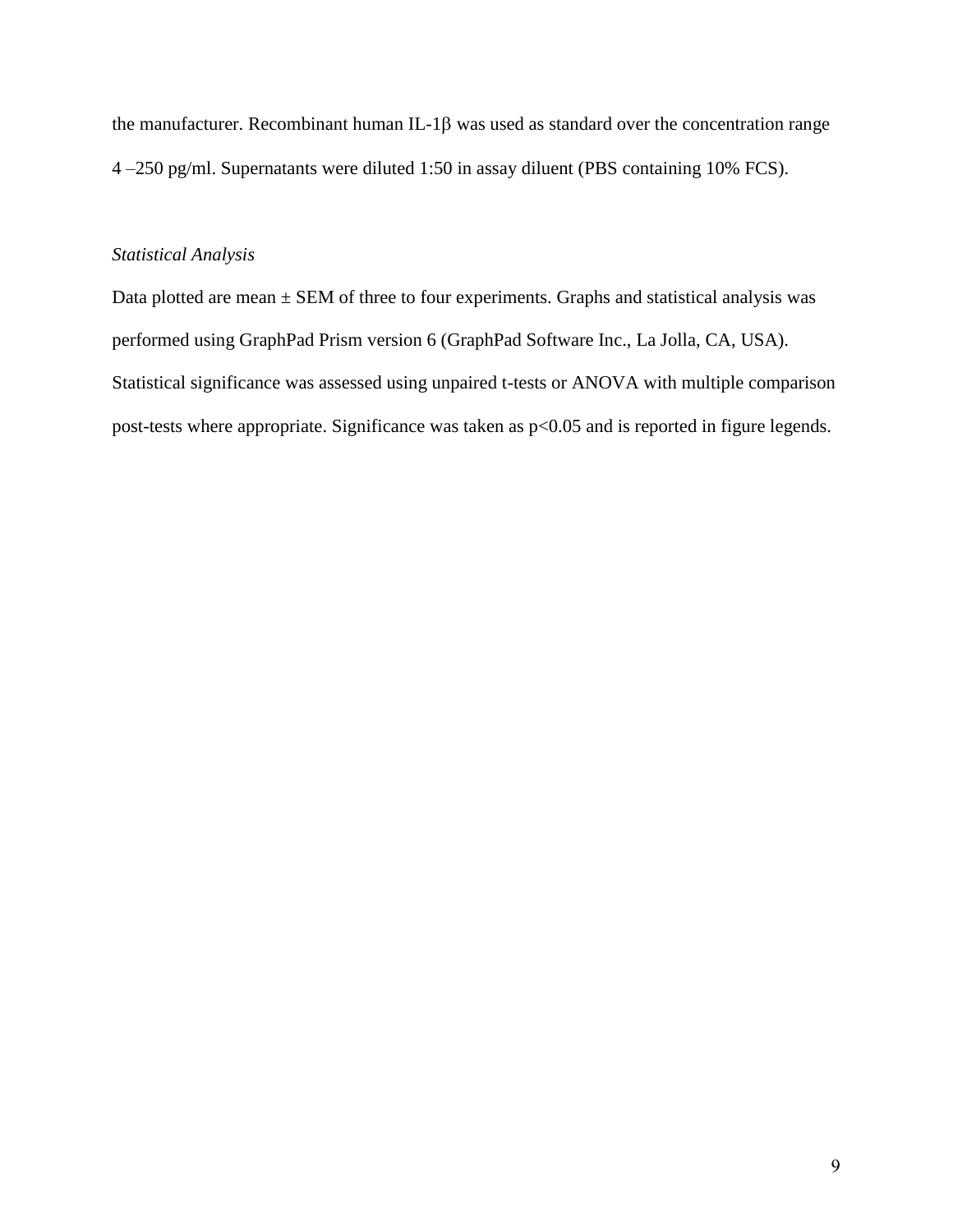#### **Results**

Our primary aim in this study was to determine whether psychoactive drugs for treatment of mood disorders such as depression and schizophrenia could affect human P2X7 responses *in vitro*. We screened HEK-293 cells stably expressing human P2X7 (HEK-hP2X7) in a dye uptake assay using ethidium bromide to measure the ATP-induced secondary permeability pathway. This has been used extensively to screen the effects of many compounds on P2X7 [\[18\]](#page-18-0). We tested three common antidepressants paroxetine, fluoxetine and clomipramine over the range  $10 \text{ nM} - 100 \text{ µM}$ . We found that paroxetine at concentrations  $>1 \mu M$  could inhibit the ATP-induced dye uptake in HEKhP2X7 cells (Figure 1). Further experiments revealed the  $IC_{50}$  value for paroxetine on hP2X7induced dye uptake to be 24  $\mu$ M (95% confidence interval 18.5–31.7  $\mu$ M, n=3 independent experiments). In comparison the  $IC_{50}$  value for the selective P2X7 antagonist A-438079 was 0.5  $\mu$ M (95% confidence interval 0.41 – 0.61  $\mu$ M, n=3 experiments) (Figure 1B). This correlated well with other published data [\[30,](#page-18-12) [31\]](#page-18-13). In contrast a second SSRI fluoxetine, and a tricyclic antidepressant clomipramine, had no inhibitory effects on P2X7 responses. A small potentiation of ATP-induced dye uptake was seen with 30  $\mu$ M fluoxetine and significant potentiation was seen with 30  $\mu$ M clomipramine (Figure 1C, D).

In addition to antidepressants we tested several mood stabilising and psychoactive drugs for their effect on human P2X7 responses including lithium chloride  $(1 \mu M - 1 \mu M)$ , carbamazepine (0.1 μM- 100 μM), sodium valproate (10 μM – 1mM) and trifluoperazine hydrochloride (100 nM – 100 μM) (data not shown). Of these, only trifluoperazine hydrochloride (TFP) showed a significant inhibitory effect on human P2X7 receptors (Figure 2). In our hands the IC<sub>50</sub> value for inhibition of hP2X7-induced dye uptake by TFP was 6.4  $\mu$ M (95% confidence interval  $5.6 - 7.3 \mu M$ , n=3 experiments) which is slightly higher than previously reported [\[28\]](#page-18-10).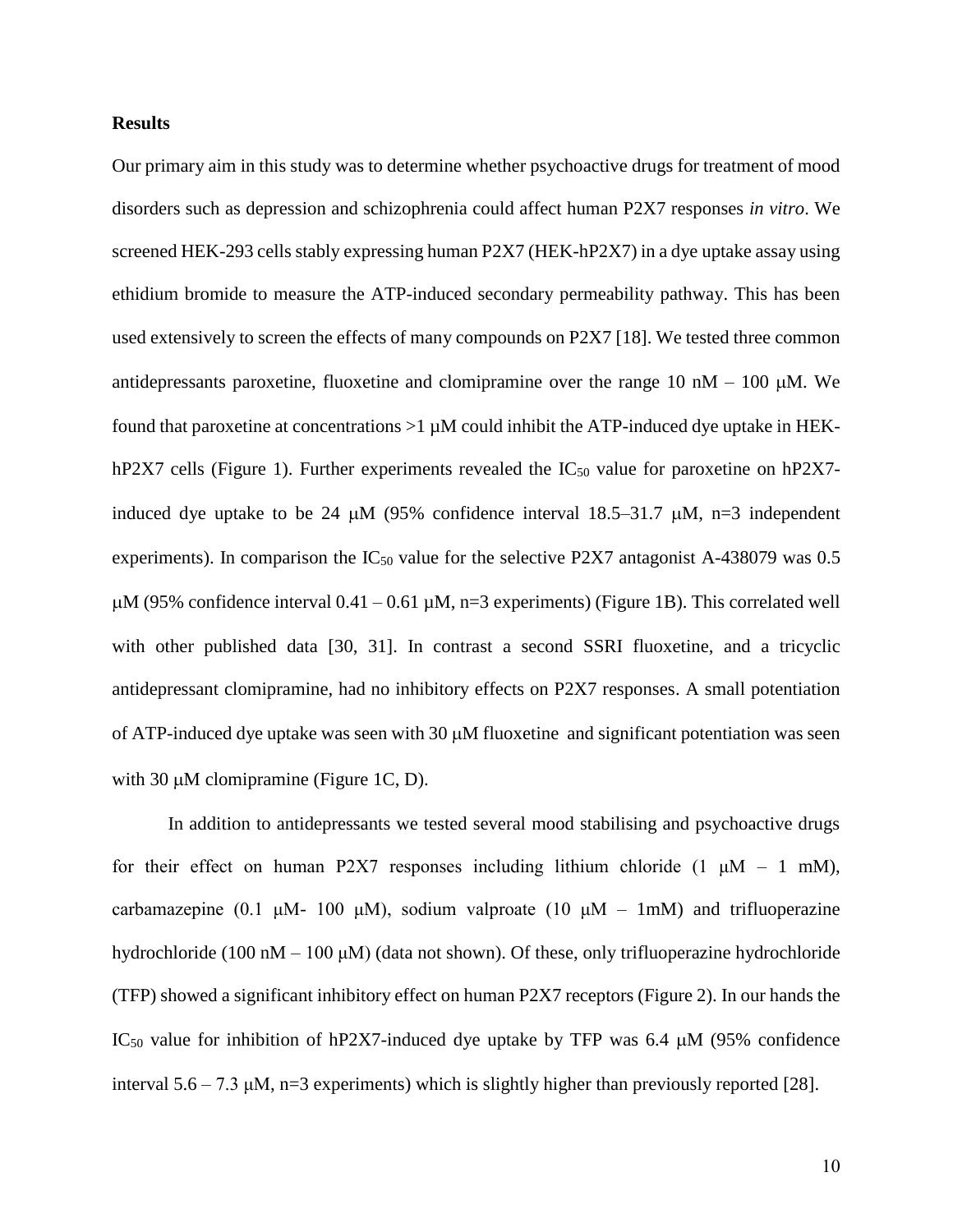Many compounds acting on human P2X7 have marked species selectivity [\[26,](#page-18-8) [32,](#page-18-14) [33\]](#page-18-15). We therefore investigated the effects of paroxetine, trifluoperazine, fluoxetine and clomipramine on recombinant rodent P2X7 receptors stably expressed in HEK-293 cells. Paroxetine and TFP showed no significant inhibitory effect on either rat P2X7 or mouse P2X7 (Figure 3). Similar to human P2X7, fluoxetine and clomipramine mildly potentiated the response at both rat and mouse P2X7 (Figure 3). Mean data is summarised in a bar chart (Figure 3C).

Previous work from Michel and colleagues have shown that a potential binding site for human specific P2X7 antagonists exists around amino acid residue 95 in the large ectodomain region of P2X7 [\[32\]](#page-18-14). We mutated the rat P2X7 at this position to the human equivalent  $(L>F)$ and determined whether this introduced sensitivity to paroxetine and TFP. We used AZ11645373 as a control since it has been demonstrated that this residue is involved in binding this human selective P2X7 antagonist [\[32\]](#page-18-14). We confirmed that wild-type rat P2X7 is not blocked by 100  $\mu$ M AZ11645373 but that the rat P2X7-95F mutant displays increased sensitivity to AZ11645373 (Figure 4). However, we found no increase in sensitivity to paroxetine or TFP in the rat P2X7- 95F mutant (Figure 4).

Given the species selectivity of the paroxetine effect and its limitation to human P2X7 we decided to investigate whether the efficacy was different at a gain-of-function human P2X7 variant containing the Gln460>Arg mutation implicated in depressive disorders. We tested paroxetine and TFP on a P2X7-4.1 variant [\[14\]](#page-17-5) expressed in HEK-293 cells and compared the level of inhibition to that of wild-type human P2X7. We found that paroxetine and TFP still inhibited responses at this gain-of-function variant and there was no significant difference in the degree of inhibition at 40  $\mu$ M paroxetine or 10  $\mu$ M TFP (Figure 5A).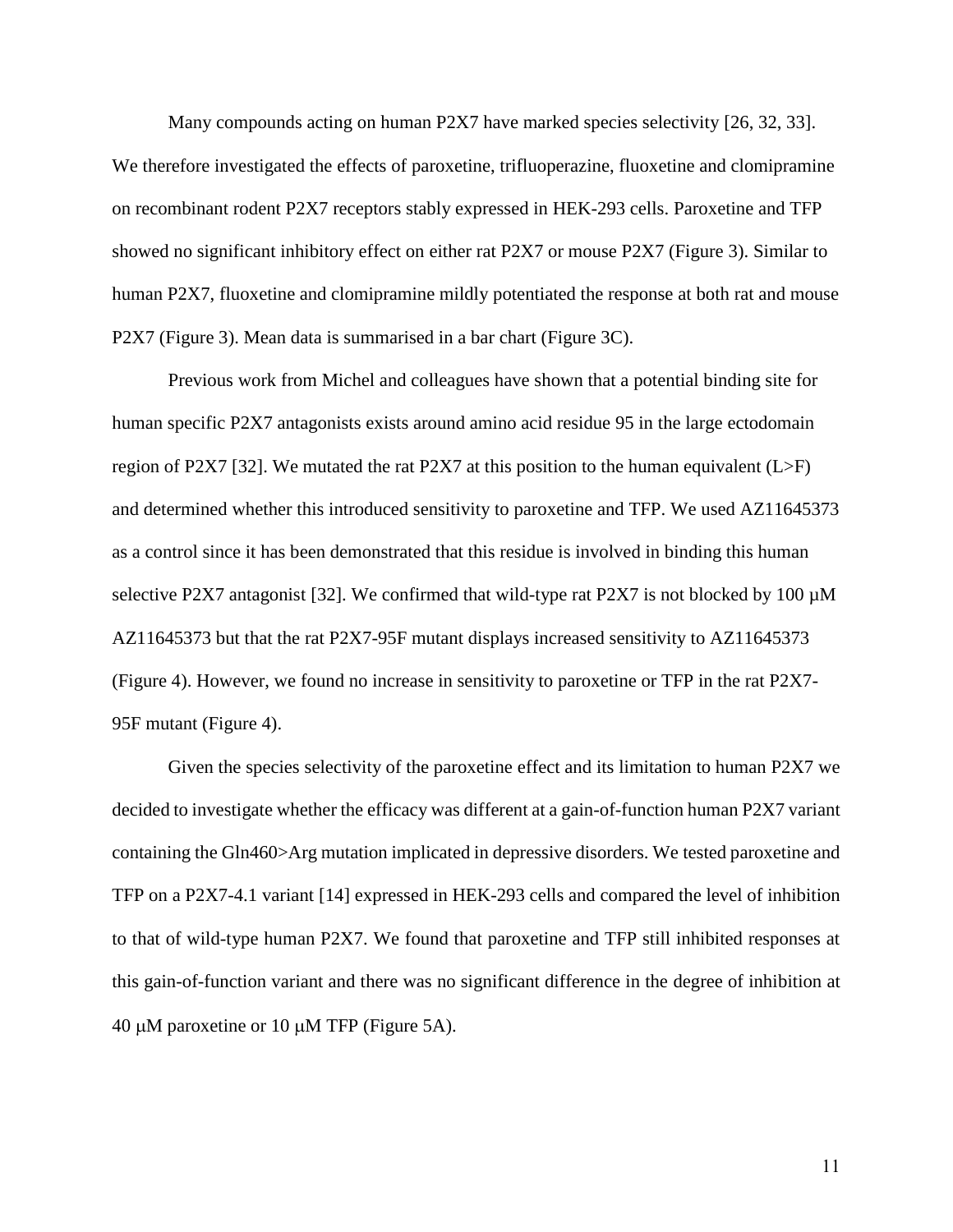To determine whether paroxetine binds to the human P2X7 receptor to block opening of the non-selective ion channel rather than having an effect on the secondary pore pathway directly, we performed patch-clamp experiments on HEK-hP2X7 cells. Inward currents were recorded in response to a five second pulse of 1 mM ATP in low divalent extracellular solution in the absence of paroxetine (30  $\mu$ M) and then following exposure to paroxetine for 5 minutes (Figure 5C). The ATP-induced inward current was significantly reduced to  $28.9 \pm 5.9\%$  of control by 30  $\mu$ M paroxetine (n=4 cells) suggesting that paroxetine binds to and blocks the P2X7 receptor directly.

One of the most physiological, and likely pathophysiological consequences of P2X7 activation is the induction of IL-1β secretion from monocytes, macrophages, and microglia. We determined whether the inhibition of proximal receptor signalling by paroxetine or TFP would translate to a reduction in cytokine secretion from freshly isolated human monocytes. We studied ATP-induced IL-1 $\beta$  secretion from three donors. LPS (100 ng/ml) was used to prime human CD14<sup>+</sup> monocytes to generate IL-1β protein over a four hour incubation period and 3 mM ATP was used to induce cytokine secretion for a 15 minute period as previously described [\[14\]](#page-17-5). All drugs were added during the LPS priming step. The P2X7 antagonist, A-438079 (10  $\mu$ M) significantly blocked ATP-induced IL-1 $\beta$  secretion by >95% in all donors (Figure 6). TFP (10 µM) was also effective in blocking ATP-induced IL-1β secretion by >95% in all donors. Paroxetine (30 µM) reduced P2X7-mediated IL-1 $\beta$  secretion to 39  $\pm$  14.3 % of the ATP control (Figure 6A) however this effect was not statistically significant until a higher concentration (100  $\mu$ M) of paroxetine was used. Fluoxetine (30  $\mu$ M) had no inhibitory effect in the ATP-induced IL-1β secretion assay and enhanced P2X7-induced IL-1β secretion to  $148 \pm 33$  % of the ATP control (Figure 6). To rule out an effect of paroxetine or trifluoperazine on protein synthesis of pro-IL-1 $\beta$ during priming with LPS, we performed an additional set of experiments where we introduced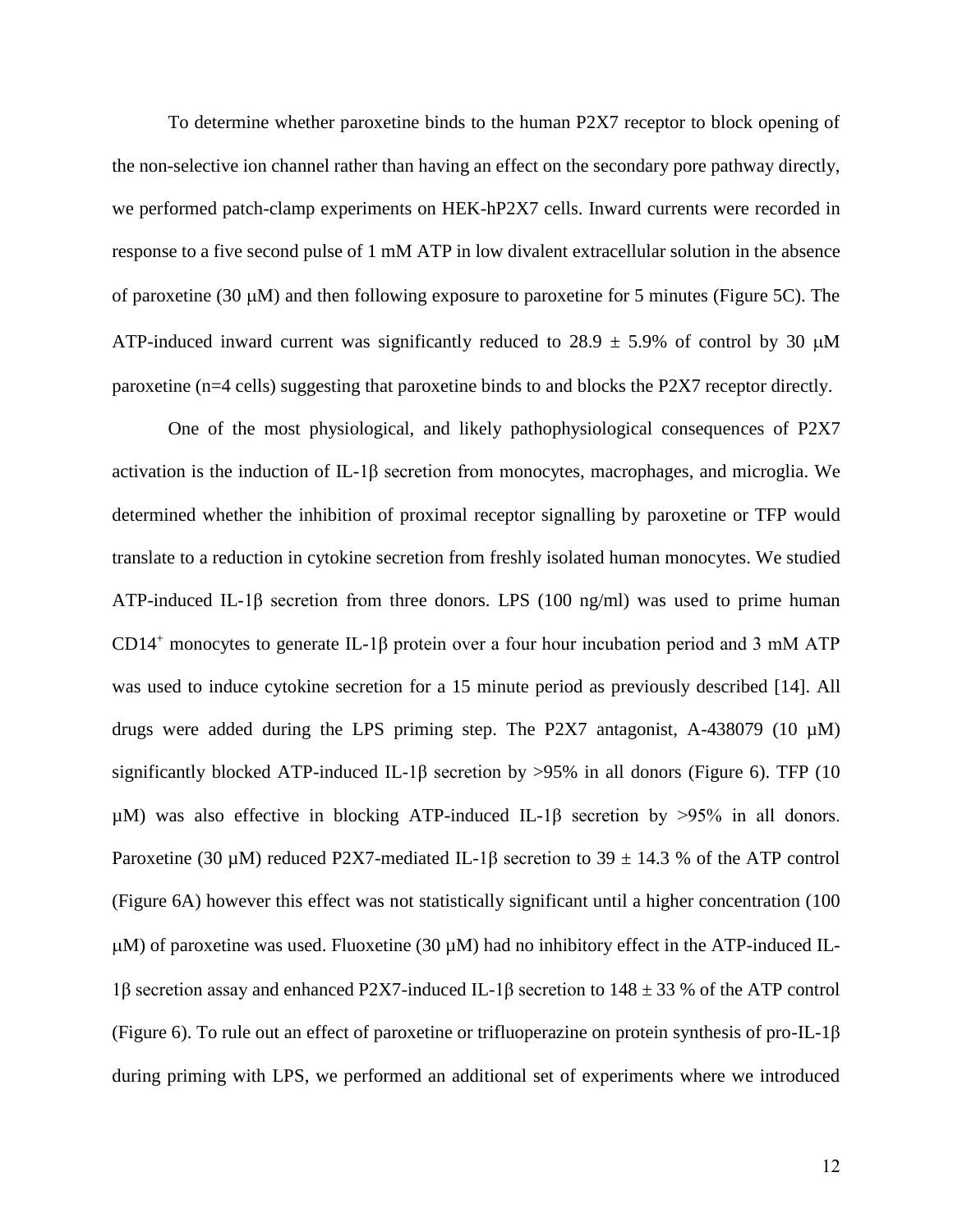paroxetine, A438079 and trifluoperazine 15 minutes before the addition of ATP. Here we observed a similar complete inhibition of ATP-induced IL-1β secretion by TFP and A438079 and a similar reduction in IL-1β secretion by 30  $\mu$ M paroxetine (45.5 ± 17% of control) which did not reach significance.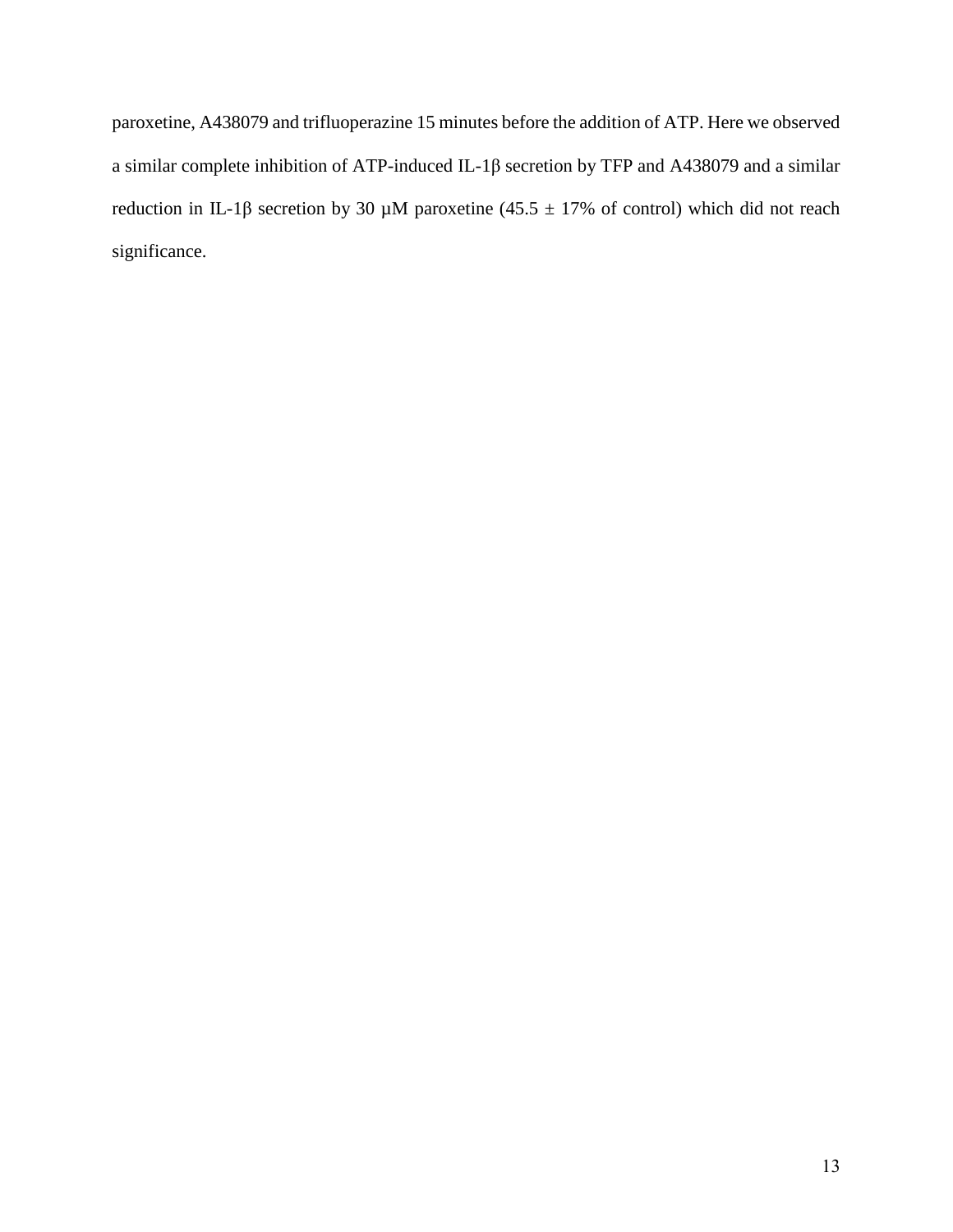#### **Discussion**

P2X7 regulates the secretion of pro-inflammatory cytokines from monocytes and microglia, a process that is potentially linked to mood disorders [\[4\]](#page-17-3). The aim of our present study was to determine the effects of antidepressants and other commonly used psychoactive drugs on P2X7 responses and receptor mediated cytokine secretion. Previous studies have reported that several antidepressant compounds inhibit the related ATP-gated ion channel P2X4 [\[27\]](#page-18-9), a receptor implicated in neuropathic pain and potentially also involved in inflammatory pathways [\[34-36\]](#page-18-16). We screened two common SSRIs paroxetine, and fluoxetine, and a tricyclic antidepressant clomipramine amongst several other psychoactive drugs. We chose this panel as they had produced the strongest effects on P2X4 responses in a recombinant expression system [\[27\]](#page-18-9).

We show here for the first time that paroxetine but not fluoxetine or clomipramine inhibits human P2X7. In contrast to paroxetine, fluoxetine and clomipramine induced potentiation of P2X7-mediated dye uptake responses. Paroxetine and fluoxetine are both known to be potent inhibitors of the serotonin transporter  $IC_{50}$  values of 1.1 nM and 25 nM respectively [\[37\]](#page-18-17). There are also well documented effects of antidepressants on multiple neurotransmitter receptors and ion channels including nicotinic acetylcholine receptors [\[38\]](#page-19-0), 5-HT<sub>3</sub> receptors [\[39\]](#page-19-1), voltage-gated Na<sup>+</sup> [\[40\]](#page-19-2), G-protein-activated inwardly rectifying  $K^+$  channels [\[41,](#page-19-3) [42\]](#page-19-4), and hERG channels [\[43\]](#page-19-5). In addition, fluoxetine has been shown to potentiate  $GABA_A$  receptors through binding to an allosteric site on this ion channel [\[44\]](#page-19-6). Similar to other ion channels, P2X7 may have several allosteric sites capable of binding a broad range of chemical compounds that modulate their activity. The effects of antidepressants on P2X7 in this study were observed at higher concentrations than would be expected from the estimated therapeutic range for treating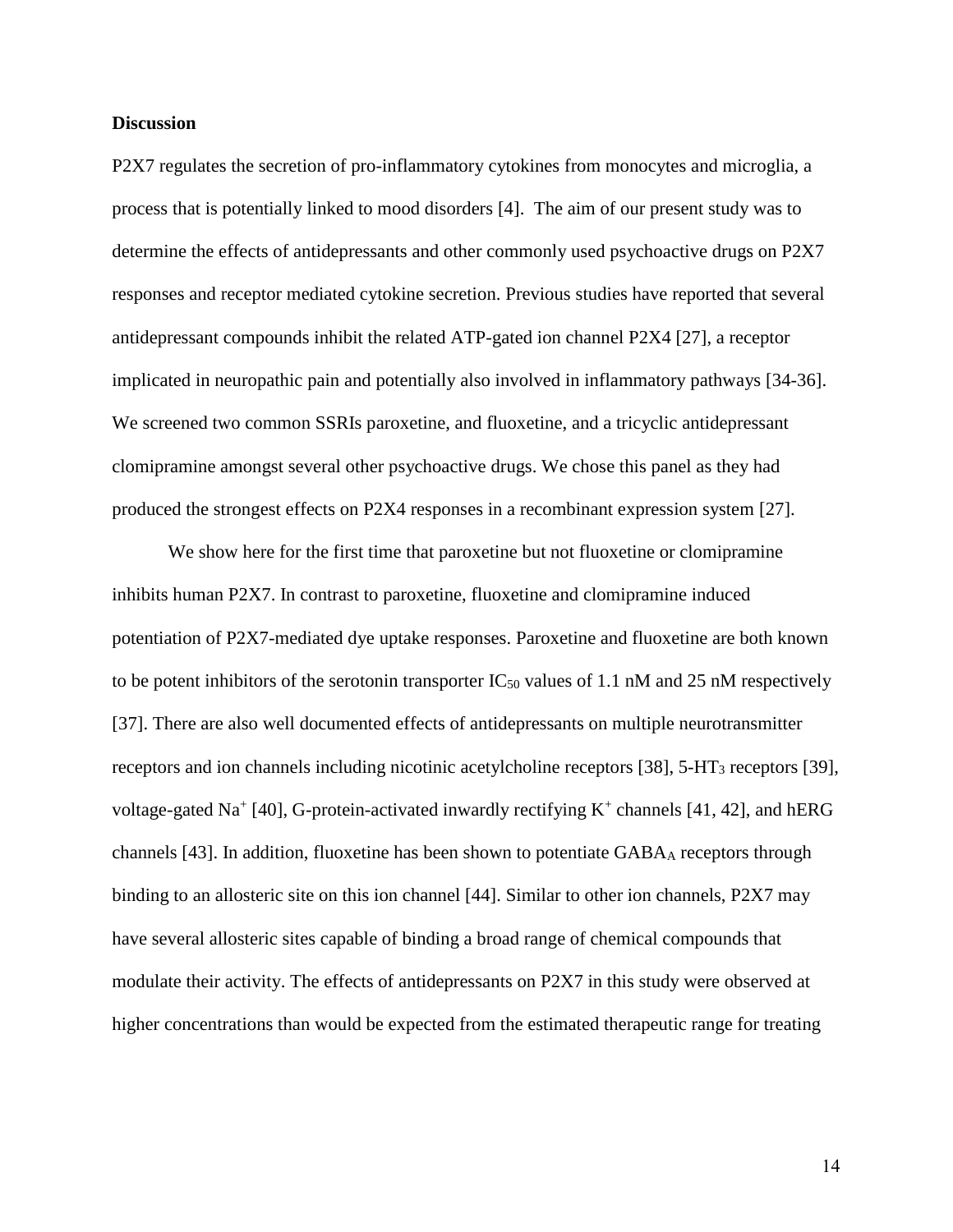clinical depression. However, these concentrations are in line with reports of block of other ion channels [\[38-41\]](#page-19-0).

Comparing the effect of paroxetine on the two different P2X channels, the  $IC_{50}$  value for paroxetine on human P2X7 was an order of magnitude higher than that reported for human P2X4 [\[27\]](#page-18-9). We found that paroxetine did not have an inhibitory effect on recombinant rat P2X7 or mouse P2X7 receptors, therefore similar to a number of other antagonists, this drug demonstrates P2X7 species-selectivity [\[32,](#page-18-14) [45,](#page-19-7) [46\]](#page-19-8). This is also in contrast to the antidepressant effect on P2X4 where paroxetine inhibited both rodent and human P2X4 [\[27\]](#page-18-9). The differences in paroxetine IC<sup>50</sup> and species selectivity between P2X7 and P2X4 receptors may reflect different modes of interaction between receptor and drug. It has been suggested that antidepressants may inhibit P2X4 by reducing surface expression of the channel through a lysosomal dependent process [\[47\]](#page-19-9). Our experiments suggests paroxetine may have a direct effect on P2X7, since acute application resulted in inhibition of ATP-induced inward currents. Furthermore P2X7 does not display desensitisation and internalisation of P2X7 through a lysosomal dependent pathway has not been demonstrated.

We found that the anti-psychotic agent trifluoperazine hydrochloride had a significant inhibitory effect on human P2X7 responses. Our data is in line with recent findings by Hempel et al, [\[28\]](#page-18-10) who identified an inhibitory effect of phenothiazine class antipsychotics such as trifluoperazine as allosteric modulators of the human P2X7 receptor. Our calculated  $IC_{50}$  value for TFP on human P2X7 is slightly higher at 6.4  $\mu$ M vs 1.8  $\mu$ M [\[28\]](#page-18-10). We also found that TFP had no inhibitory effect at rodent P2X7 receptors. Furthermore mutation of L95 in rat P2X7 to the human P2X7 equivalent did not increase sensitivity to TFP suggesting TFP does not bind to

15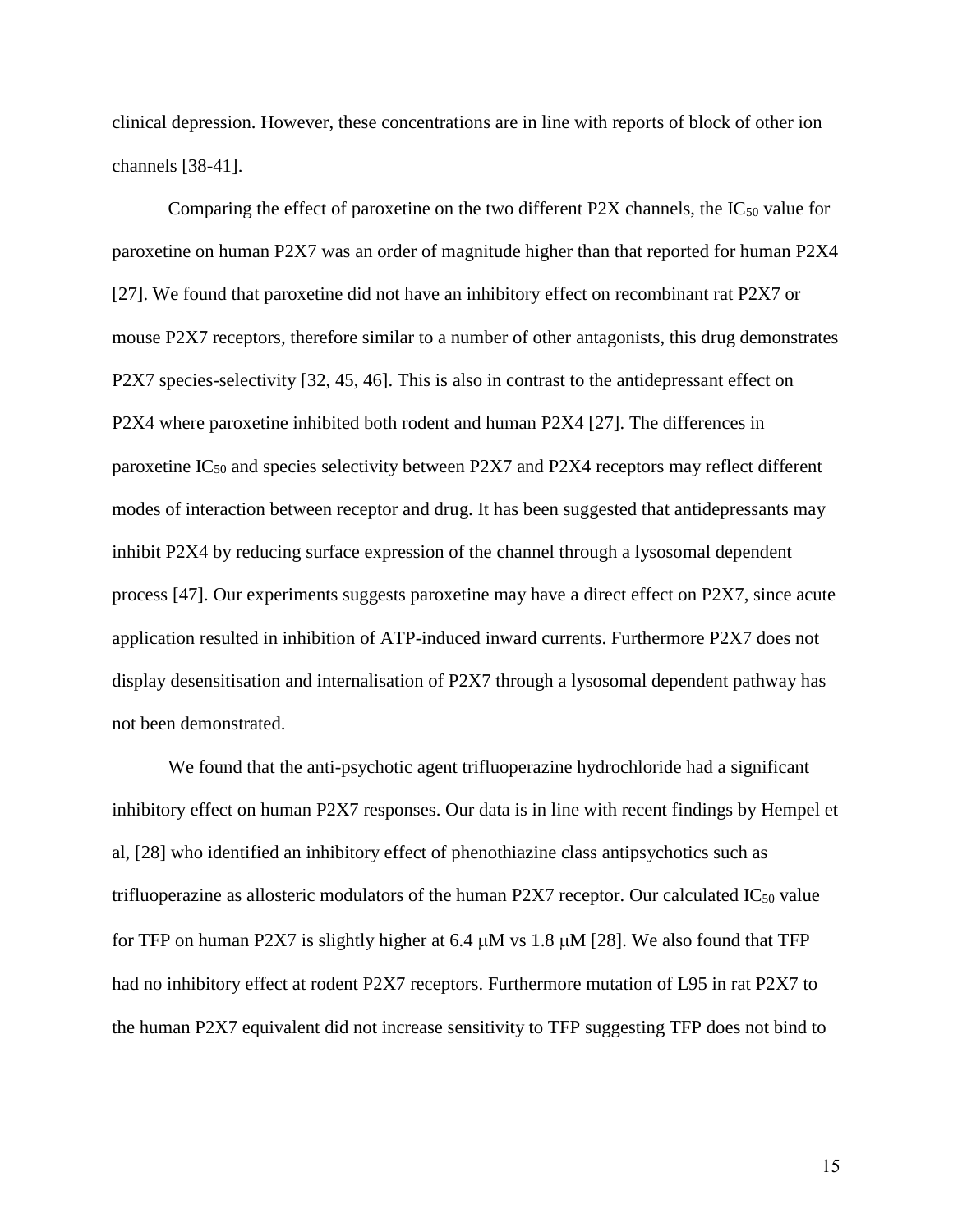the same allosteric antagonist binding site as AZ11645373 [\[32\]](#page-18-14). A more extensive mutagenesis study will be required to determine the TFP and paroxetine binding site(s) on human P2X7.

P2X7 is an important regulator of IL-1 $\beta$  secretion from monocytes, macrophages and microglia [\[2\]](#page-17-1). There is accumulating evidence of a link between inflammation and mood disorders [\[5,](#page-17-9) [6\]](#page-17-10) with pro-inflammatory cytokines such as IL-1 $\beta$  play a key role in triggering sickness behaviour and inflammation-associated depressive disorders [\[4,](#page-17-3) [5\]](#page-17-9). In this study we found that paroxetine reduced P2X7-mediated IL-1β secretion from LPS-primed human monocytes from three donors. We have previously shown that the Q460>R mutation (rs2230912) is associated with a gain-of-function haplotype of *P2RX7* due to co-inheritance with a gain-offunction SNP (rs1718119) encoding an A348T mutation [\[14\]](#page-17-5). We found that paroxetine and TFP had the same inhibitory effect on the recombinant gain-of-function haplotype of human P2X7 (P2X7-4) compared to the wild-type recombinant human P2X7.

In this study we demonstrate two different drugs with different therapeutic uses having the same inhibitory effect on human P2X7. TFP has been previously demonstrated to inhibit acute inflammation [\[48\]](#page-19-10) and chronic inflammatory pain [\[49\]](#page-19-11), potentially though action on CaMKII as a molecular target. However, to the best of our knowledge, TFP is not known to exhibit a marked anti-depressive effect *in vivo*. Conversely, paroxetine has a known antidepressant effect [\[37\]](#page-18-17) and may work in some pain models [\[50\]](#page-19-12) but little is known about its antiinflammatory effects. Much evidence is available now for inflammatory-type reactions occurring in psychiatric patients [\[4,](#page-17-3) [5\]](#page-17-9) but whether anti-inflammatory effects of selected therapeutic agents have any bearing on their clinical effect is not known.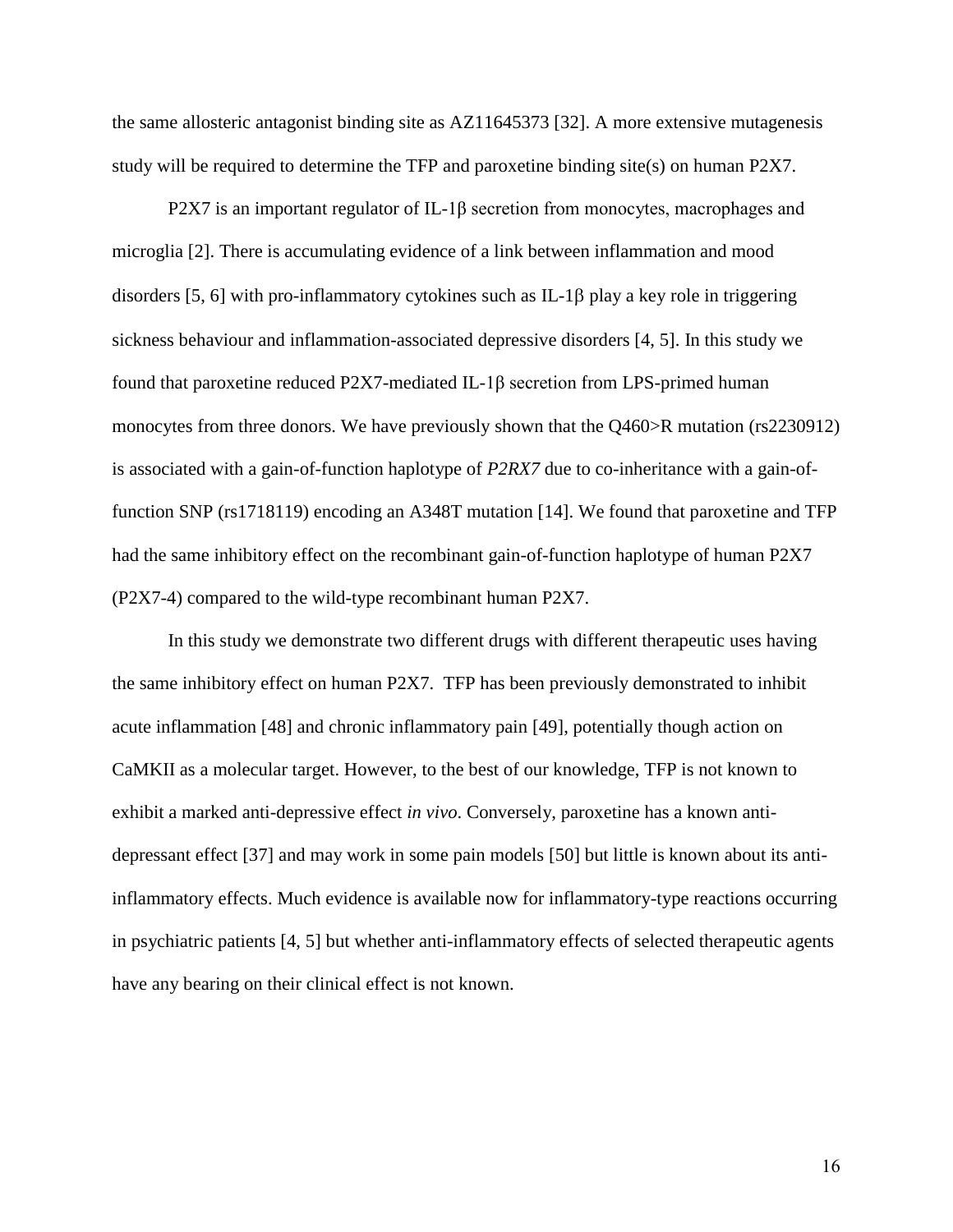# **Acknowledgements**

We thank Dr Ronald Sluyter (University of Wollongong) and Dr Suzanne Rogers (RMIT University, Melbourne) for helpful discussions and Ms Griselda Loza-Diaz (Sydney Medical School Nepean, University of Sydney) for assistance with venipuncture. This work was supported by the National Health and Medical Research Council, Australia (Grant ID 632687 to  $LS$ ).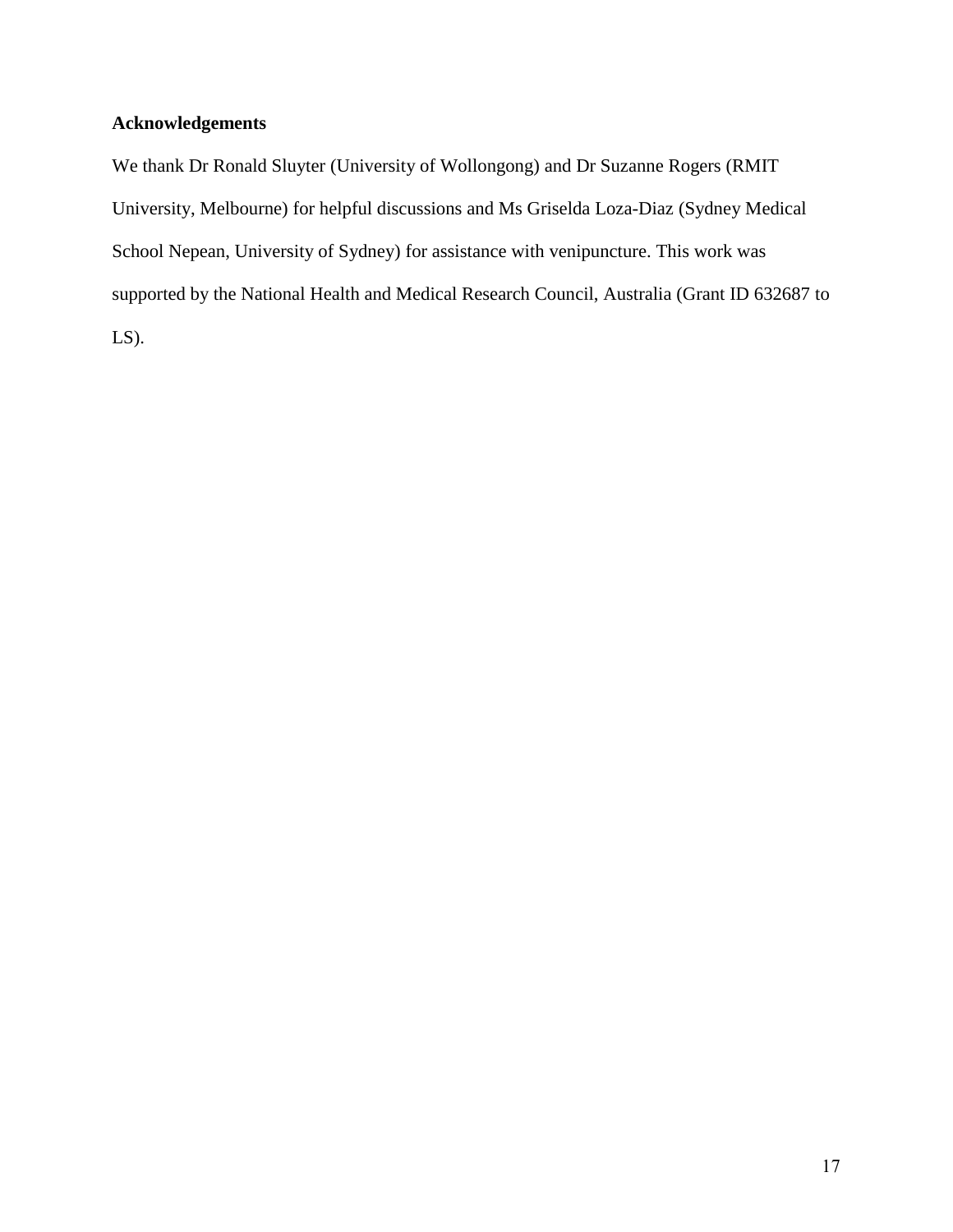# **References**

- <span id="page-17-0"></span>1. Wiley, J.S., et al., *The human P2X7 receptor and its role in innate immunity.* Tissue Antigens, 2011. **78**(5): p. 321-32.
- <span id="page-17-1"></span>2. Ferrari, D., et al., *The P2X7 receptor: a key player in IL-1 processing and release.* Journal of immunology (Baltimore, Md : 1950), 2006. **176**(7): p. 3877-83.
- <span id="page-17-2"></span>3. MacKenzie, A., et al., *Rapid secretion of interleukin-1beta by microvesicle shedding.* Immunity, 2001. **15**(5): p. 825-35.
- <span id="page-17-3"></span>4. Dantzer, R., et al., *From inflammation to sickness and depression: when the immune system subjugates the brain.* Nat Rev Neurosci, 2008. **9**(1): p. 46-56.
- <span id="page-17-9"></span>5. Miller, A.H., V. Maletic, and C.L. Raison, *Inflammation and Its Discontents: The Role of Cytokines in the Pathophysiology of Major Depression.* Biol Psychiatry, 2010: p. 1-10.
- <span id="page-17-10"></span>6. Maes, M., et al., *Depression and sickness behavior are Janus-faced responses to shared inflammatory pathways.* BMC Med, 2012. **10**: p. 66.
- <span id="page-17-4"></span>7. Barden, N., et al., *Analysis of single nucleotide polymorphisms in genes in the chromosome 12Q24.31 region points to P2RX7 as a susceptibility gene to bipolar affective disorder.* Am J Med Genet B Neuropsychiatr Genet, 2006. **141B**(4): p. 374-82.
- 8. Lucae, S., et al., *P2RX7, a gene coding for a purinergic ligand-gated ion channel, is associated with major depressive disorder.* Hum Mol Genet, 2006. **15**(16): p. 2438-45.
- 9. McQuillin, A., et al., *Case-control studies show that a non-conservative amino-acid change from a glutamine to arginine in the P2RX7 purinergic receptor protein is associated with both bipolar- and unipolar-affective disorders.* Mol Psychiatry, 2009. **14**(6): p. 614-20.
- 10. Soronen, P., et al., *P2RX7 gene is associated consistently with mood disorders and predicts clinical outcome in three clinical cohorts.* Am J Med Genet B Neuropsychiatr Genet, 2011. **156B**(4): p. 435-47.
- 11. Green, E.K., et al., *P2RX7: A bipolar and unipolar disorder candidate susceptibility gene?* Am J Med Genet B Neuropsychiatr Genet, 2009. **150B**(8): p. 1063-9.
- 12. Grigoroiu-Serbanescu, M., et al., *Variation in P2RX7 candidate gene (rs2230912) is not associated with bipolar I disorder and unipolar major depression in four European samples.* Am J Med Genet B Neuropsychiatr Genet, 2009. **150B**(7): p. 1017-21.
- 13. Viikki, M., et al., *P2RX7 polymorphisms Gln460Arg and His155Tyr are not associated with major depressive disorder or remission after SSRI or ECT.* Neurosci Lett, 2011. **493**(3): p. 127-30.
- <span id="page-17-5"></span>14. Stokes, L., et al., *Two haplotypes of the P2X(7) receptor containing the Ala-348 to Thr polymorphism exhibit a gain-of-function effect and enhanced interleukin-1beta secretion.* The FASEB Journal, 2010. **24**(8): p. 2916-27.
- <span id="page-17-6"></span>15. Basso, A., et al., *Behavioral profile of P2X7 receptor knockout mice in animal models of depression, anxiety: Relevance for neuropsychiatric disorders.* Behavioural Brain Research, 2008: p. 46.
- <span id="page-17-7"></span>16. Csolle, C., et al., *The absence of P2X7 receptors (P2rx7) on non-haematopoietic cells leads to selective alteration in mood-related behaviour with dysregulated gene expression and stress reactivity in mice.* Int J Neuropsychopharmacol, 2012: p. 1-21.
- <span id="page-17-8"></span>17. Coddou, C., et al., *Activation and regulation of purinergic P2X receptor channels.* Pharmacol Rev, 2011. **63**(3): p. 641-83.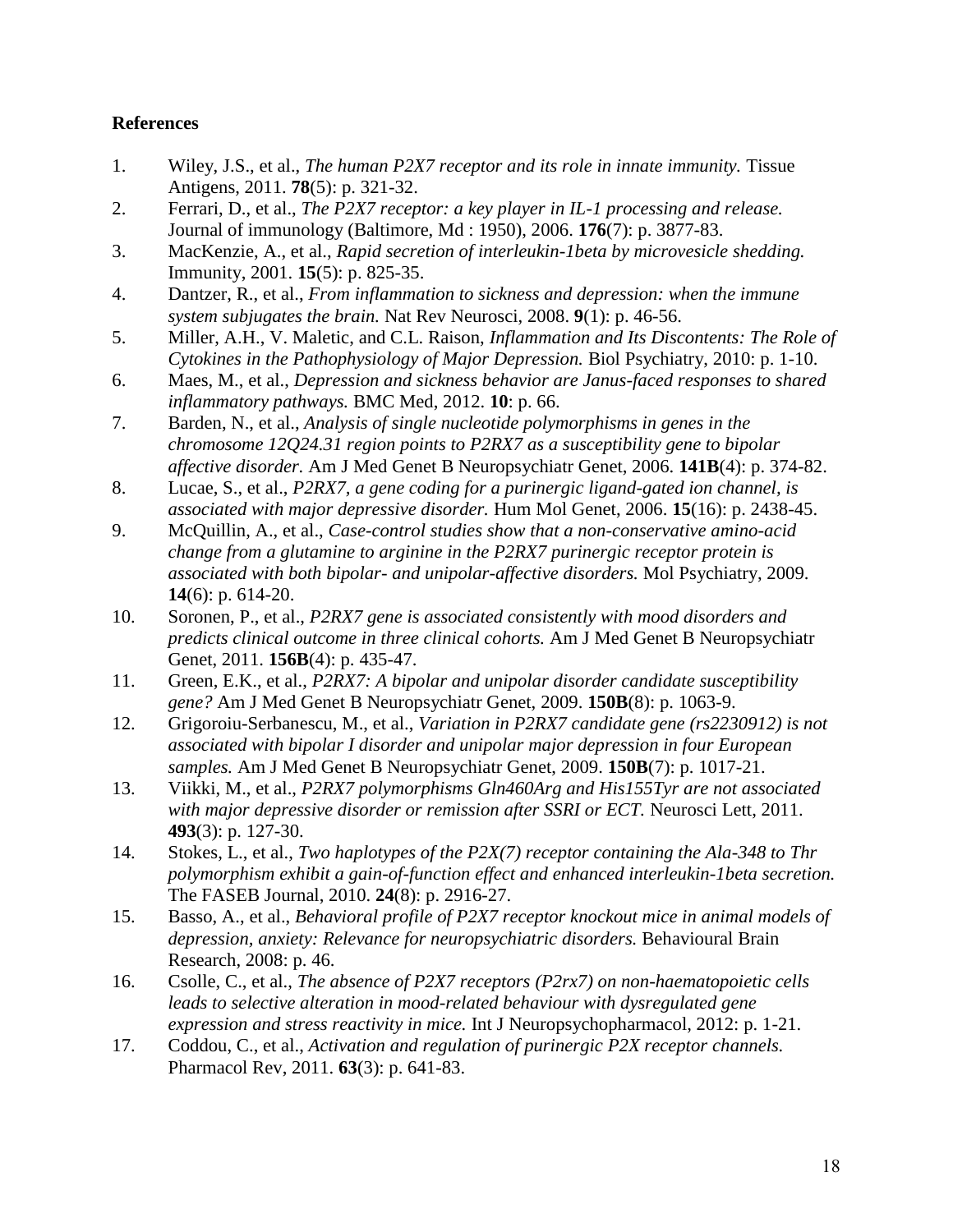- <span id="page-18-0"></span>18. Bartlett, R., L. Stokes, and R. Sluyter, *The P2X7 Receptor Channel: Recent Developments and the Use of P2X7 Antagonists in Models of Disease.* Pharmacological Reviews, 2014. **66**(3): p. 638-675.
- <span id="page-18-1"></span>19. Gargett, C.E. and J.S. Wiley, *The isoquinoline derivative KN-62 a potent antagonist of the P2Z-receptor of human lymphocytes.* Br J Pharmacol, 1997. **120**(8): p. 1483-90.
- <span id="page-18-2"></span>20. Virginio, C., et al., *Effects of divalent cations, protons and calmidazolium at the rat P2X7 receptor.* Neuropharmacology, 1997. **36**(9): p. 1285-94.
- <span id="page-18-3"></span>21. Shemon, A.N., et al., *Chelerythrine and other benzophenanthridine alkaloids block the human P2X7 receptor.* Br J Pharmacol, 2004. **142**(6): p. 1015-9.
- <span id="page-18-4"></span>22. Shemon, A.N., et al., *Inhibition of the human P2X7 receptor by a novel protein tyrosine kinase antagonist.* Biochem Biophys Res Commun, 2008. **365**(3): p. 515-20.
- <span id="page-18-5"></span>23. Michel, A.D., et al., *Species and response dependent differences in the effects of MAPK inhibitors on P2X(7) receptor function.* Br J Pharmacol, 2006. **149**(7): p. 948-57.
- <span id="page-18-6"></span>24. Ma, W., et al., *Pharmacological characterization of pannexin-1 currents expressed in mammalian cells.* J Pharmacol Exp Ther, 2009. **328**(2): p. 409-18.
- <span id="page-18-7"></span>25. Norenberg, W., et al., *Clemastine potentiates the human P2X7 receptor by sensitizing it to lower ATP concentrations.* J Biol Chem, 2011. **286**(13): p. 11067-81.
- <span id="page-18-8"></span>26. Bhaskaracharya, A., et al., *Probenecid Blocks Human P2X7 Receptor-Induced Dye Uptake via a Pannexin-1 Independent Mechanism.* PLoS ONE, 2014. **9**(3): p. e93058.
- <span id="page-18-9"></span>27. Nagata, K., et al., *Antidepressants inhibit P2X4 receptor function: a possible involvement in neuropathic pain relief.* Mol Pain, 2009. **5**: p. 20.
- <span id="page-18-10"></span>28. Hempel, C., et al., *The phenothiazine-class antipsychotic drugs prochlorperazine and trifluoperazine are potent allosteric modulators of the human P2X7 receptor.* Neuropharmacology, 2013. **75**(0): p. 365-379.
- <span id="page-18-11"></span>29. Kenis, G. and M. Maes, *Effects of antidepressants on the production of cytokines.* Int J Neuropsychopharmacol, 2002. **5**(4): p. 401-12.
- <span id="page-18-12"></span>30. Donnelly-Roberts, D.L., et al., *Mammalian P2X7 receptor pharmacology: comparison of recombinant mouse, rat and human P2X7 receptors.* Br J Pharmacol, 2009. **157**(7): p. 1203-14.
- <span id="page-18-13"></span>31. Bradley, H.J., et al., *Pharmacological properties of the rhesus macaque monkey P2X7 receptor.* Br J Pharmacol, 2011. **164**(2b): p. 743-54.
- <span id="page-18-14"></span>32. Michel, A.D., et al., *Identification of regions of the P2X(7) receptor that contribute to human and rat species differences in antagonist effects.* Br J Pharmacol, 2008. **155**(5): p. 738-51.
- <span id="page-18-15"></span>33. Michel, A.D., et al., *Mechanism of action of species-selective P2X(7) receptor antagonists.* Br J Pharmacol, 2009. **156**(8): p. 1312-25.
- <span id="page-18-16"></span>34. Toulme, E., et al., *On the Role of ATP-Gated P2X Receptors in Acute, Inflammatory and Neuropathic Pain*, in *Translational Pain Research: From Mouse to Man*, L. Kruger and A.R. Light, Editors. 2010: Boca Raton, FL.
- 35. Tsuda, M., et al., *P2X4 receptors induced in spinal microglia gate tactile allodynia after nerve injury.* Nature, 2003. **424**(6950): p. 778-83.
- 36. Ulmann, L., H. Hirbec, and F. Rassendren, *P2X4 receptors mediate PGE2 release by tissue-resident macrophages and initiate inflammatory pain.* EMBO J, 2010. **29**(14): p. 2290-300.
- <span id="page-18-17"></span>37. Bourin, M., P. Chue, and Y. Guillon, *Paroxetine: a review.* CNS Drug Rev, 2001. **7**(1): p. 25-47.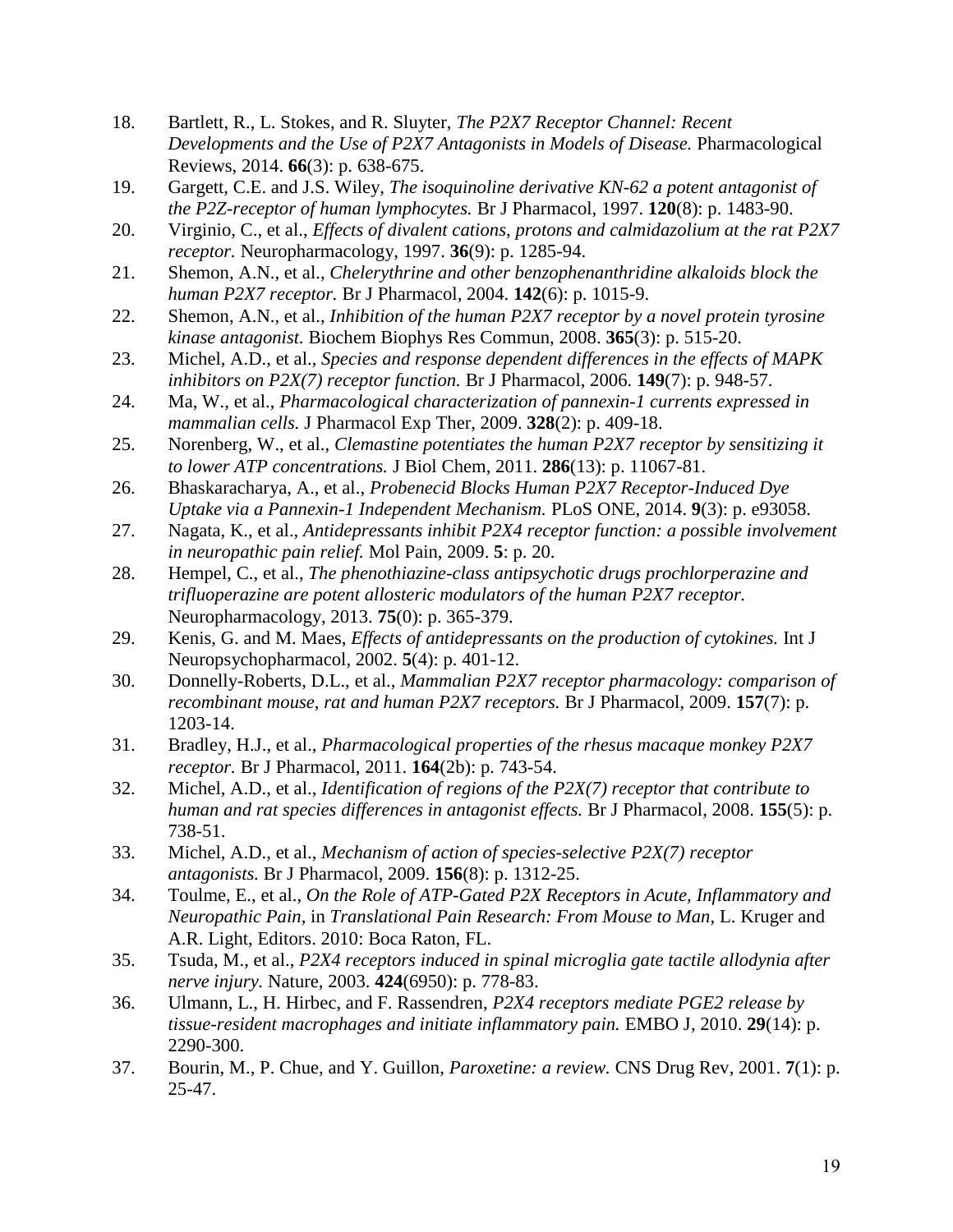- <span id="page-19-0"></span>38. Arias, H.R., et al., *Interaction of selective serotonin reuptake inhibitors with neuronal nicotinic acetylcholine receptors.* Biochemistry, 2010. **49**(27): p. 5734-42.
- <span id="page-19-1"></span>39. Eisensamer, B., et al., *Antidepressants are functional antagonists at the serotonin type 3 (5-HT3) receptor.* Mol Psychiatry, 2003. **8**(12): p. 994-1007.
- <span id="page-19-2"></span>40. Dick, I.E., et al., *Sodium channel blockade may contribute to the analgesic efficacy of antidepressants.* J Pain, 2007. **8**(4): p. 315-24.
- <span id="page-19-3"></span>41. Kobayashi, T., K. Washiyama, and K. Ikeda, *Inhibition of G protein-activated inwardly rectifying K+ channels by the antidepressant paroxetine.* J Pharmacol Sci, 2006. **102**(3): p. 278-87.
- <span id="page-19-4"></span>42. Kobayashi, T., K. Washiyama, and K. Ikeda, *Inhibition of G-protein-activated inwardly rectifying K+ channels by the selective norepinephrine reuptake inhibitors atomoxetine and reboxetine.* Neuropsychopharmacology, 2010. **35**(7): p. 1560-9.
- <span id="page-19-5"></span>43. Jo, S.H., et al., *Clomipramine block of the hERG K+ channel: accessibility to F656 and Y652.* Eur J Pharmacol, 2008. **592**(1-3): p. 19-25.
- <span id="page-19-6"></span>44. Robinson, R.T., B.C. Drafts, and J.L. Fisher, *Fluoxetine increases GABA(A) receptor activity through a novel modulatory site.* J Pharmacol Exp Ther, 2003. **304**(3): p. 978-84.
- <span id="page-19-7"></span>45. Michel, A.D., L.J. Chambers, and D.S. Walter, *Negative and positive allosteric modulators of the P2X(7) receptor.* Br J Pharmacol, 2008. **153**(4): p. 737-50.
- <span id="page-19-8"></span>46. Stokes, L., et al., *Characterization of a selective and potent antagonist of human P2X(7) receptors, AZ11645373.* Br J Pharmacol, 2006. **149**(7): p. 880-7.
- <span id="page-19-9"></span>47. Toulme, E., et al., *P2X4 receptors in activated C8-B4 cells of cerebellar microglial origin.* J Gen Physiol, 2010. **135**(4): p. 333-53.
- <span id="page-19-10"></span>48. Mahmoodi, M., et al., *Effect of trifluoperazine on carrageenan-induced acute inflammation in intact and adrenalectomized rats.* International Journal of Physiology, Pathophysiology and Pharmacology, 2009. **1**(2): p. 150-153.
- <span id="page-19-11"></span>49. Luo, F., et al., *Reversal of Chronic Inflammatory Pain by Acute Inhibition of Ca2+/Calmodulin-Dependent Protein Kinase II.* Journal of Pharmacology and Experimental Therapeutics, 2008. **325**(1): p. 267-275.
- <span id="page-19-12"></span>50. Zarei, M., M. Sabetkasaei, and T. Moini Zanjani, *Paroxetine Attenuates the Development and Existing Pain in a Rat Model of Neurophatic Pain.* Iranian Biomedical Journal, 2014. **18**(2): p. 94-100.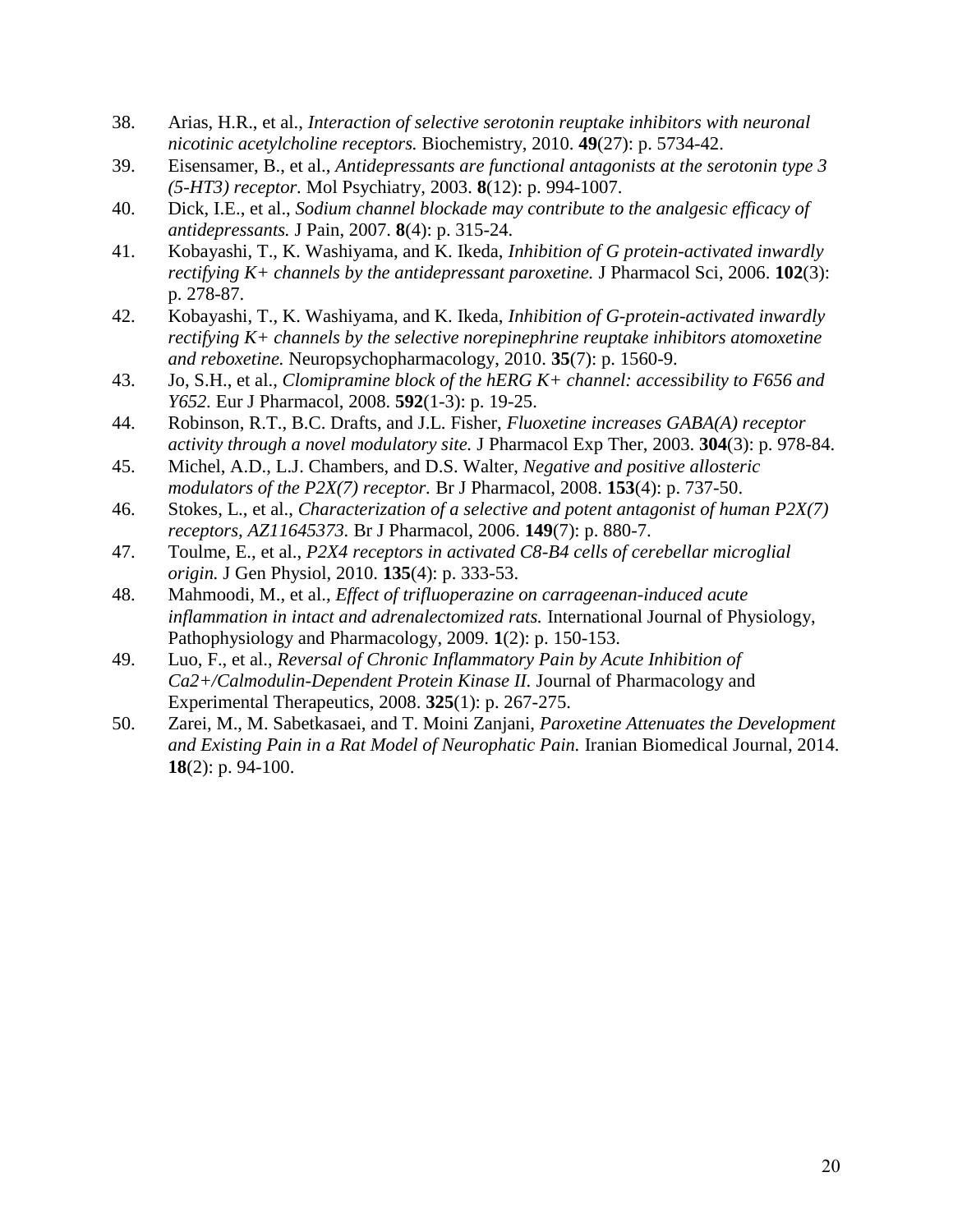#### **Figure Legends**

#### **Figure 1: The effect of antidepressants on recombinant human P2X7.**

(a) Ethidium<sup>+</sup> uptake was induced in HEK-hP2X7 expressing cells by the addition of 1 mM ATP (denoted by the arrow) in a low divalent physiological solution. Fluorescence was measured using a Fluostar Optima plate reader over a 300 second recording. Drugs were pre-incubated for 10 minutes at 37˚C before ATP addition. Dye uptake in response to ATP is shown in black and in the presence of paroxetine (PAR) in red shapes. (b) Concentration response curve for inhibition of ATP-induced ethidium<sup>+</sup> uptake by paroxetine (red) and the selective P2X7 antagonist, A-438079 (black). (c) Ethidium<sup>+</sup> uptake to ATP in HEK-hP2X7 cells in the presence of 30 µM fluoxetine (FLUOX) (blue) or 30 µM clomipramine (CLOM) (green). (d) Bar chart demonstrating mild potentiation of ATP induced dye uptake by fluoxetine and significant potentiation by clomipramine (n=3 independent experiments). (e) Chemical structures of paroxetine, fluoxetine and clomipramine. \* denotes *P*<0.05 (ANOVA).

#### **Figure 2: Trifluoperazine hydrochloride acts on human P2X7 responses.**

(a) Ethidium<sup>+</sup> uptake was induced in HEK-hP2X7 expressing cells by the addition of 1 mM ATP (denoted by the arrow) in a low divalent physiological solution. Fluorescence was measured using a Fluostar Optima plate reader over a 300 second recording. Trifluoperazine (10  $\mu$ M) was pre-incubated for 10 minutes at 37˚C before ATP addition and dye uptake in response to ATP is shown in black dots and in the presence of ATP and TFP in orange squares. (b) Concentration response curve for inhibition of ATP-induced ethidium<sup>+</sup> uptake by TFP. Inhibition of P2X7 by 10  $\mu$ M and 30  $\mu$ M was significant (p<0.01 by ANOVA with Dunnetts post-test, n=4 experiments) (c) Chemical structure of TFP.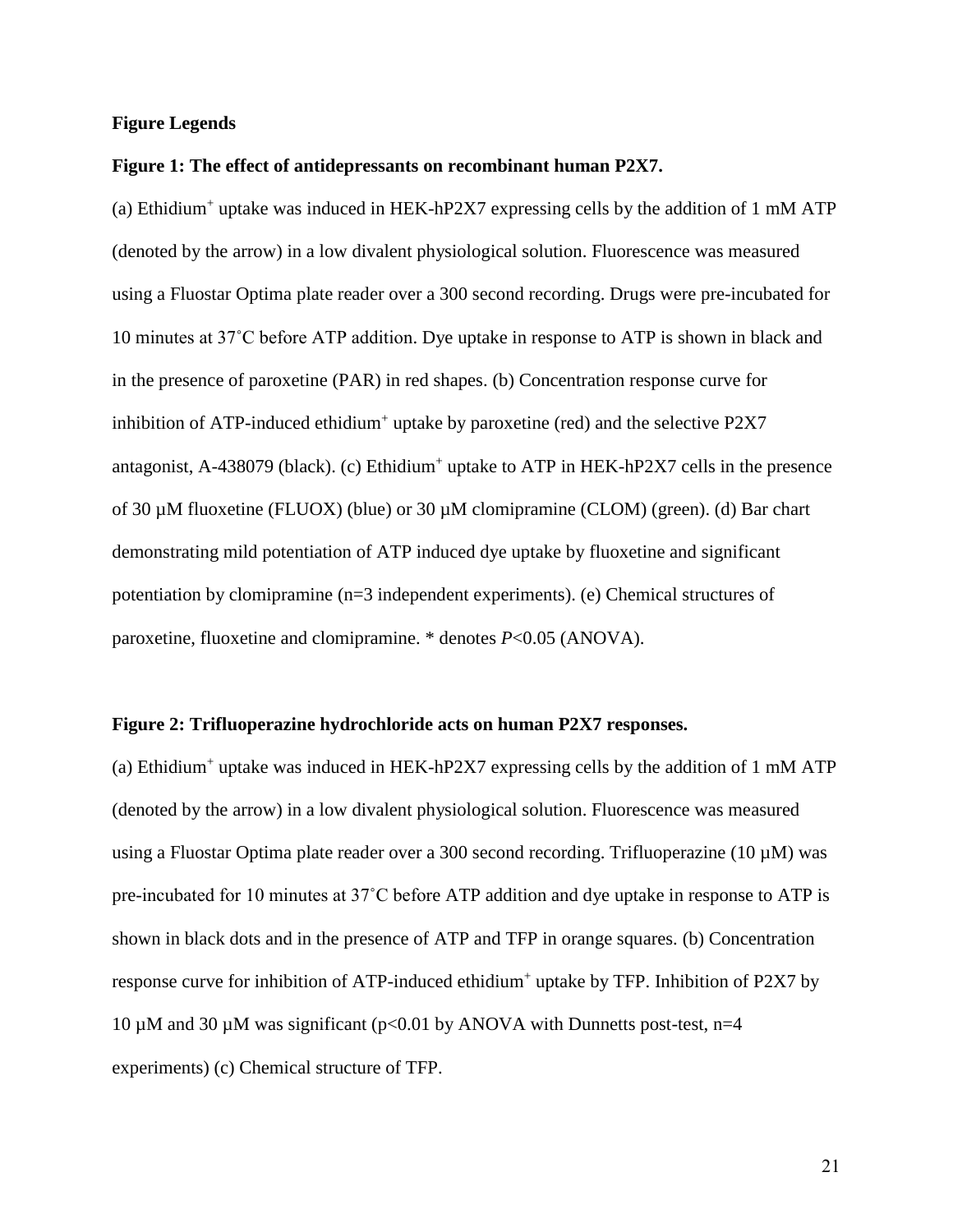#### **Figure 3: Effect of antidepressants and TFP on rodent P2X7 responses.**

(a) Ethidium<sup>+</sup> uptake was induced in HEK-rP2X7 and (b) HEK-mP2X7 stable expressing cells by the addition of 1 mM ATP (denoted by the arrow) in a low divalent physiological solution. Fluorescence was measured using a Fluostar Optima plate reader over a 300 second recording timeframe. Drugs were pre-incubated for 10 minutes at 37˚C before ATP addition. Control dye uptake response to ATP in the absence of drugs is shown in black. Dye uptake responses in the presence of paroxetine (PAR; red), fluoxetine (FLUOX; blue), clomipramine (CLOM; green) and TFP (orange). Mean data from three independent experiments is summarised in (c) using the same colour coding.

#### **Figure 4: Residue 95 is not involved in paroxetine or TFP effect.**

Ethidium<sup>+</sup> uptake was measured in HEK-rP2X7 and HEK-rP2X7–95F mutant transiently transfected cells. The human specific P2X7 antagonist AZ11645373 (purple) does not inhibit wild-type rP2X7 however, mutation of L95 causes AZ11645373 to become effective at rP2X7. No inhibitory effect was seen for TFP or paroxetine in rP2X7-95F (lower panel). Representative uptake curves from two separate transfections are shown.

# **Figure 5: Paroxetine and TFP inhibit recombinant gain-of-function P2X7 variant to similar degree as wild-type P2X7.**

(a) Bar chart showing percentage of control response to ATP in the presence of 10  $\mu$ M PAR, 40  $\mu$ M PAR, or 10  $\mu$ M TFP for wild-type hP2X7 (black bars) and the P2X7-4.1 variant (white bars). \* denotes  $p<0.05$  and \*\*  $p<0.01$  from ANOVA with Dunnetts post-test, n=3-4 experiments. (b) A representative ATP-induced ethidium uptake plot demonstrating that  $40 \mu M$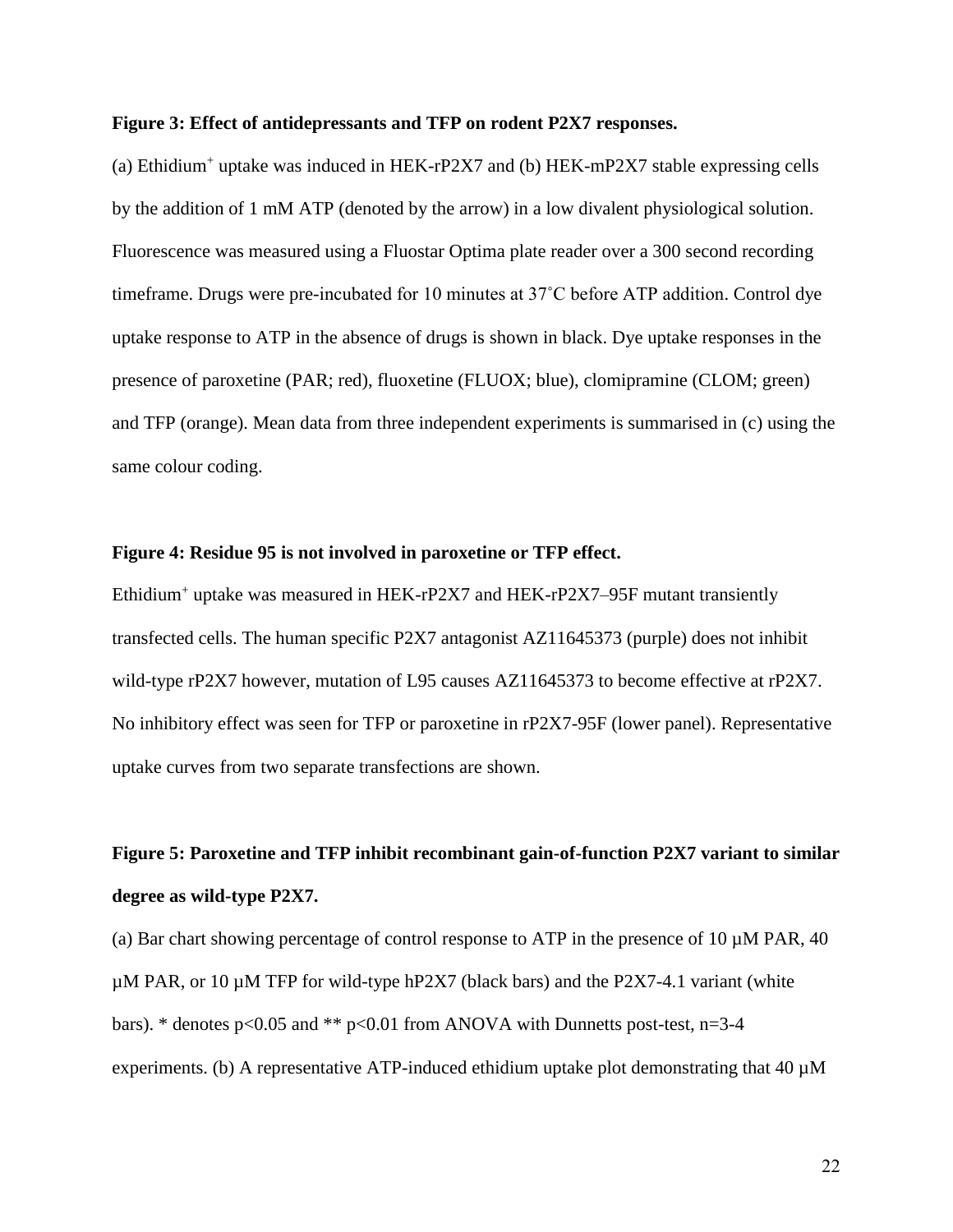PAR (white squares) reduces the P2X7-4 variant response to ATP (black squares) to a level similar to that of WT hP2X7 response to 1mM ATP (black circles). C) Inward currents were recorded using whole cell patch clamp in HEK-hP2X7. Cells were voltage clamped at -60mV. Responses were elicited using 1mM ATP for 5 seconds before and after treatment with 30  $\mu$ M PAR (5 minutes). ATP was added in low divalent solution in the continued presence of PAR. Representative traces from three independent experiments are shown. Error bars represent standard error of the mean  $(S.E.M)$  \* denotes  $p<0.05$  (unpaired t-test).

# **Figure 6: Paroxetine and TFP suppress P2X7-mediated IL-1 secretion from human monocytes.**

A) Purified CD14 positive monocytes  $(2 \times 10^5 \text{ cells/well})$  from three donors were primed with 100 ng/ml LPS for four hours in RPMI media containing 1% FCS. 3 mM ATP was added for 15 minutes to elicit IL-1β secretion. Supernatants were collected, frozen at -80˚C and tested by ELISA. Monocytes were treated with drugs during LPS priming step, A-438079 (dark grey), paroxetine (PAR; red), and fluoxetine (FLUOX; green). Data is presented as % of ATP-induced secretion above LPS. Cells did not secrete IL-1β in the absence of LPS (mean 36 pg.ml in media treated cells) and LPS did not induce an appreciable IL-1β secretion (mean 420 pg/ml). 3 mM ATP elicited mean IL-1β secretion of 4826 pg/ml (n=3 donors). \* denotes p<0.05 by one-way ANOVA with Dunnetts post-test. B) Purified CD14 monocytes from an additional three donors were treated with LPS (100ng/ml) for 4 hours. Drugs (A438079, PAR or TFP) were applied 15 minutes before the addition of ATP (3mM) for 15 minutes. Cells did not secrete IL-1β in the absence of LPS (mean 38 pg/ml in media treated cells) and LPS did noy induce an appreciable